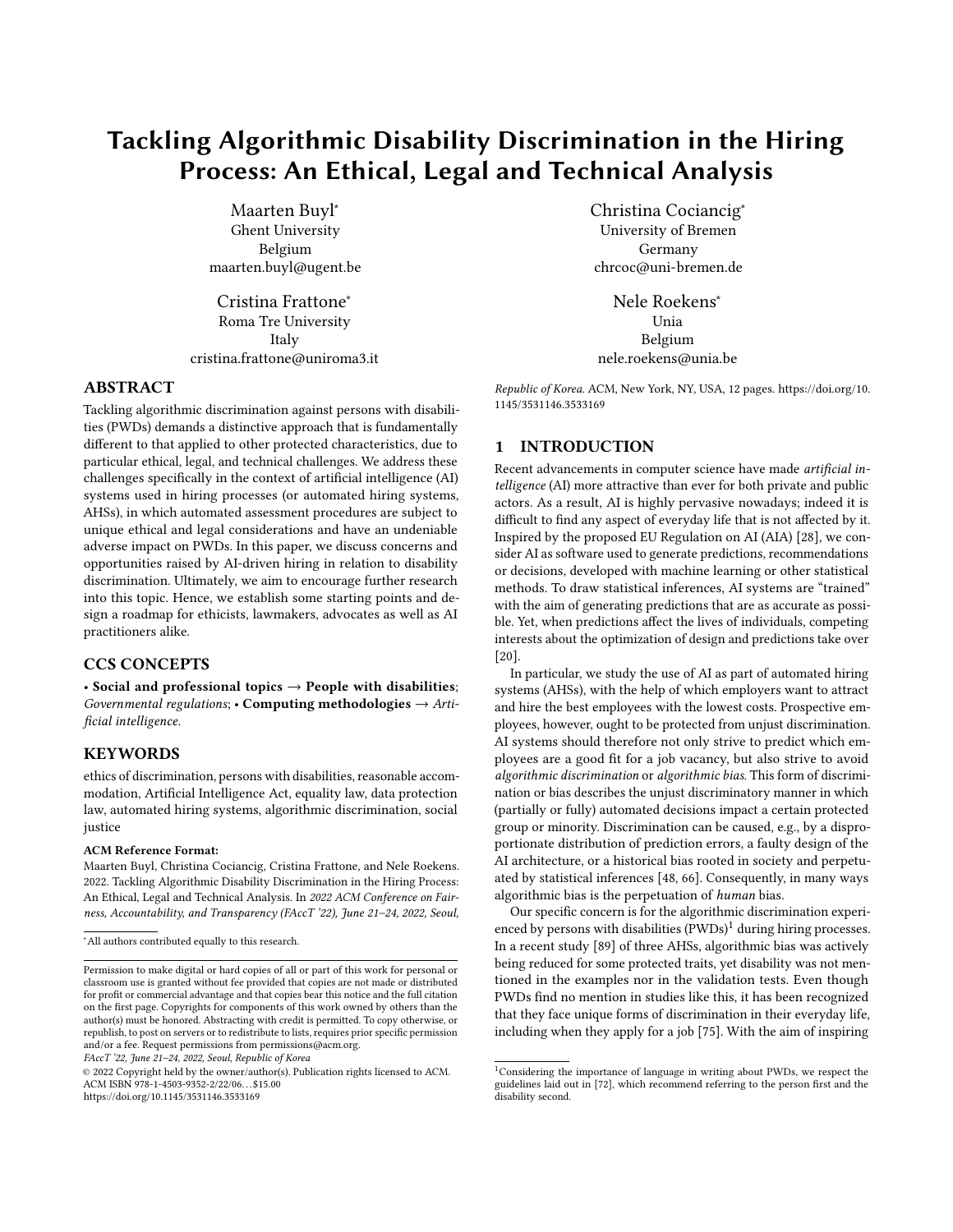further research into this area, we provide an analysis of the ethical, legal and technical challenges and opportunities for promoting social justice for job candidates with a disability.

First in Section [2,](#page-1-0) we argue that non-discrimination and inclusiveness should be regarded as moral obligations to a distinguishable vulnerable group. We identify and examine the importance of ethics of information, including the decision for or against disclosure of a disability. Concerning automated decision making, we refer to AI Ethics publications. A quantitative study of 84 comprehensive guidelines supports our findings of discriminatory practices towards PWDs. We finally bridge the ethical with the legal perspective, establish commonalities and draw conclusions.

Second in Section [3,](#page-2-0) we focus on the relevant EU legal framework. Notably, EU equality law [\[74\]](#page-10-4), which prescribes reasonable accommodation for PWDs in hiring procedures, including automated processes. We maintain that failure to provide reasonable accommodation to a PWD by an AHS amounts to prima facie discrimination, thus shifting the burden of proof to the defendant. However, while adequate accommodation may require disclosure of disability, the processing of disability data for this purpose needs further legal clarification. Finally, we discuss the challenges and opportunities that stem from the rights and obligations provided by the General Data Protection Regulation (GDPR) [\[78\]](#page-10-5) and the AIA [\[28\]](#page-9-0).

Third in Section [4,](#page-6-0) we present technical challenges and possible avenues of research. As each disability is particular and the existing legal framework is applied on a case-by-case basis, data-driven approaches show little promise to solve discrimination by AHSs. AI would be expected to make problematic assumptions, including about the limitations of each PWD, the necessity of an accommodation, and its degree of reasonableness. Finally, we highlight the opportunities that AI systems present for the assessment of PWDs, such as recommending the extent of accommodations and proving discrimination.

## <span id="page-1-0"></span>2 ETHICAL ANALYSIS

As a first step we consider the ethical perspective of tackling algorithmic discrimination against PWDs. On the question of morality, it is evident that as a society we need to value non-discrimination and inclusion of minority groups and ensure equal opportunities. However, we aim to raise this value to the level of a moral obligation towards PWDs. In this section, we first lay out arguments for such an amplification in Section [2.1.](#page-1-1) Moreover, we introduce our findings regarding the ethics of AI specifically in Section [2.2](#page-1-2) and finally define the role of information for non-discrimination of PWDs in Section [2.3.](#page-2-1) We conclude by attempting to develop an interdisciplinary bridge from ethics to law in Section [2.4.](#page-2-2)

## <span id="page-1-1"></span>2.1 Non-discrimination and inclusion as moral obligations

While anti discrimination law and societies' values agree on nondiscrimination and inclusiveness of minority groups, it has not yet been engraved into our collective moral system as a proactive obligation. As [\[95\]](#page-11-2) demonstrates and arguments presented in Section [4](#page-6-0) support, individual case rulings and verdicts are insufficient to change the living experience of PWDs in the long term, even

though they are compliant with law. It is time to initiate a shift in the morality of society towards an inclusive and non-discriminatory workplace.

We consider PWDs as a distinguishable vulnerable group among other minority groups. The following characteristics shortly outlined in [\[75\]](#page-10-2) are specific to PWDs and provide a compelling argument for additional measures to protect their right to non-discrimination and inclusion:

- (1) PWDs experience separation and segregation distinct from other minority groups. With the intention of providing accessibility, PWDs are provided with separate entries, buses, bathrooms, classrooms, etc. As a result, PWDs are absent from "normal" classrooms, boardrooms, parliament etc. where diverse representation is needed.
- (2) PWDs mostly do not share their otherness with people in their surroundings, e.g., their families, resulting in an illequipped social environment to provide necessary accommodations.
- (3) Disabilities are often connected to pain, fatigue and muscle weakness. To manage bodily discomfort, costly resources like assistive technology are needed.
- (4) PWDs have been perpetually discriminated against by means of language. For PWDs to move out of the sphere of "other", they have made use of this instrument of oppression to reflect an ideological shift of perception from "the handicapped" to viewing the disability as a social construct instead of a defining fault.

As a distinguishable vulnerable group, PWDs not only have the legal right to measures of accessibility, but it should be the society's moral imperative to provide those measures. Measures could include technical solutions as well as reasonable accommodation in the employment context.

## <span id="page-1-2"></span>2.2 Ethics of AI in relation to disabilities

As we focus on AI and the application thereof, we identified issues of discriminatory practices towards PWDs caused by automated decision making. This form of digital discrimination reinforces the existing social inequality PWDs experience on a day-to-day basis [\[17\]](#page-9-2). AI describes a set of algorithms that rely heavily on finding patterns in high volumes of data. Patterns, for which those with disabilities once again fall outside of the area of applicability, as we examine from a technical perspective in Section [4.1.](#page-6-1) This is just one effect of the datafication of humans that AI endorses. Unfortunately, it is easy to find examples of discrimination and questionable practices of number-crunching algorithms.

Even though technology can also assist and mitigate some disabilities, PWDs are affected negatively by AI in multiple areas and significantly more so than people without disabilities [\[61\]](#page-10-6). Affected areas are many, as AI is used in more and more versatile ways: humans are using AI to judge a PWD's qualification for an employment, loan, social benefits, etc. As a result, we see PWDs falling through the system more than ever. PWDs themselves use AI in many cases in therapeutic and non-therapeutic contexts. However, even in these contexts intended to make life easier, PWDs also experience discrimination, for example, in forms of voice recognition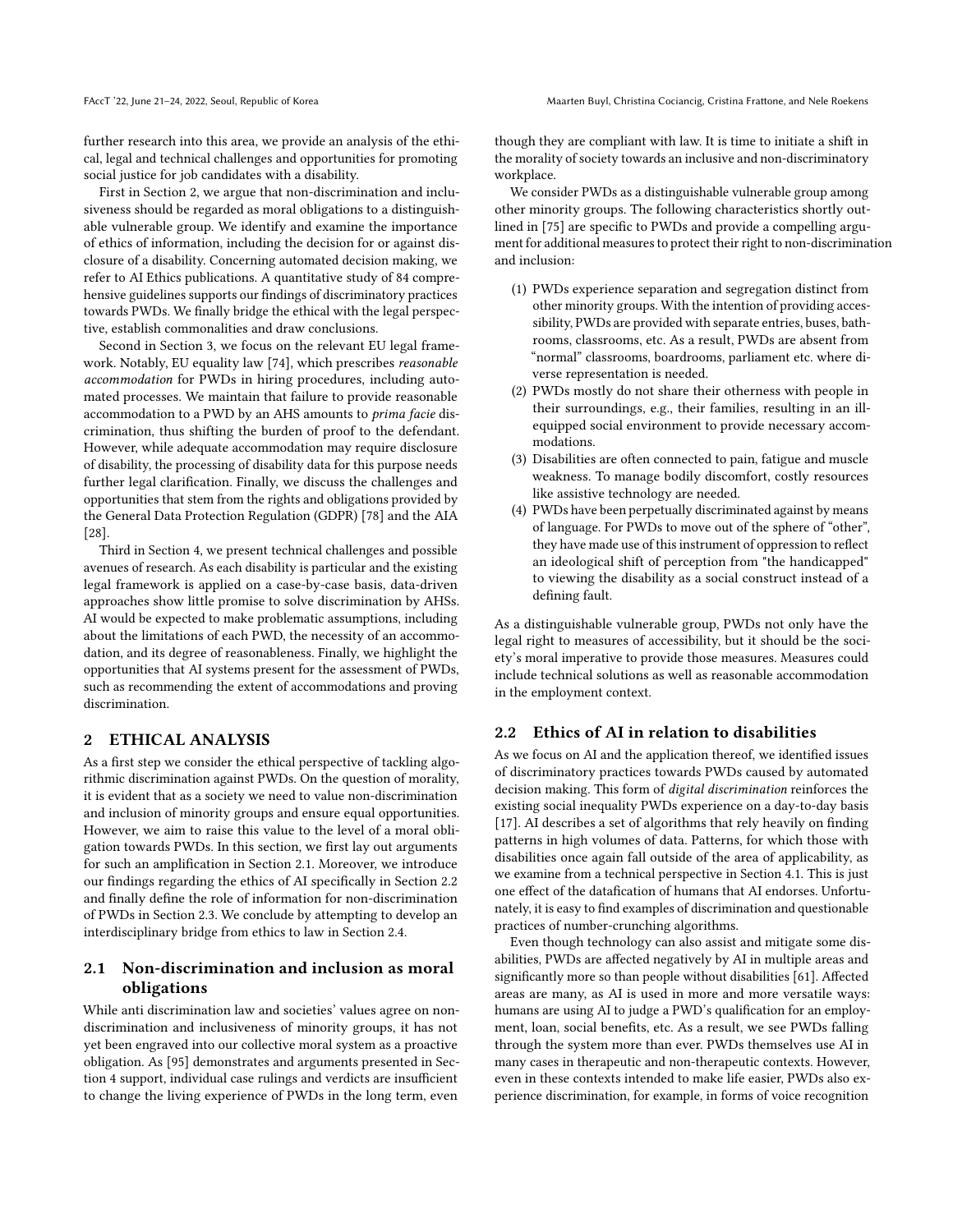technology they cannot communicate with, because it simply does not recognize their voice as human [\[19\]](#page-9-3).

Due to their vulnerability as a social group, which is emphasized by the characteristics in Section [2.1,](#page-1-1) PWDs "face a greater risk of violation of their fundamental rights and freedoms, which justifies adopting specific approaches based on the principle of equality and non-discrimination" [\[61\]](#page-10-6). One would expect at least the AI Ethics community to ensure frameworks are protecting the fundamental rights of PWDs. However, as [\[61\]](#page-10-6) recognized, PWDs are rarely mentioned in literature as anything other than therapeutic/nontherapeutic users of AI, with hardly any mentions of fairly processing PWDs with AHSs, and completely disregarding accessibility as well as the ability of PWDs to inform AI research or policies themselves. Repeatedly, PWDs are excluded and pushed into the shadows of society.

To support the findings of [\[61\]](#page-10-6) for academic AI Ethics literature, we conducted a quantitative literary study of AI Ethics guidelines. We sampled AI Ethics publications listed in [\[53\]](#page-10-7) and were able to successfully source 82 out of 84 listed guidelines. In these documents and websites, we conducted a keyword search for "disab\*" to match "disabled", "disability", "people with disabilities" and similar phrases. The result provided support and motivation alike: only 22 out of 82 guidelines (26.8%) mentioned "disabled people" or "people with disabilities" as a vulnerable group that should receive special consideration in AI Ethics guidelines. Furthermore, PWDs were not acknowledged as research members and policy makers of AI, despite their unique position and ability to shape future research into (assistive) technology and policy to their demands.

#### <span id="page-2-1"></span>2.3 Ethics of information

Most of the discussion surrounding discrimination of PWDs is related to information and not solely limited to the professional context and while applying AI. This includes the delicate decision for or against disclosure of a disability with the employer and the resulting tension of this decision, as well as the lack of information on both the employer's and PWD's sides concerning the rights surrounding reasonable accommodation.

The decision for or against disclosure of a disability is motivated by the expectation of positive as well as negative outcomes of this decision. In a survey conducted in Canada [\[44\]](#page-10-8) only 51% of participants disclosed a disability at some point during their employment, basing their decision on an established secure and safe feeling within their work environment. Of those who decided against disclosure, most reported that they were able to manage their condition without it affecting their performance. However, 37% did not feel secure enough to disclose their disability, and the same number reported that they were concerned about losing their employment. Numbers from Europe comparing unemployment rates of people with disabilities aged 20-64 (17.1%) to people without disabilities (10.2%) support this concern [\[65\]](#page-10-9). Evidently, disclosure requires an appreciative and secure work environment that is built on trust of both employer and employee.

To establish trust between employers and employees, legally and morally informed parties are required. For applicants and employees, this manifests itself as being able to disclose their disability as they see fit and because they feel secure enough to do so, as well as being enabled to claim accommodation where necessary. For the employer, this implies the moral obligation to establish a secure environment for applicants as well as employees, possibly even proactively offering accommodation, but certainly refraining from obstructing these processes. For both parties, information in the form of disclosure and legal knowledge should be available. Even though in some cases it has been argued that the interests of the employer overrule the right to privacy of an employee [\[84\]](#page-11-3), we strongly argue against mandatory disclosure as it does not support the value of trust between parties nor a person's right to self-determination.

## <span id="page-2-2"></span>2.4 Bridging the ethical with the legal perspective

In bridging the worlds of ethics and law, and considering the algorithmic discrimination of PWDs from both perspectives, we argue that the legal understanding of discrimination is an inherently consequentialist one. Consequentialist morality judges actions as good or bad depending on their consequences only. Intention or character traits and virtues have no power over judgment. In EU law we see a congruent logic, as the intent to discriminate is irrelevant. If the effect of an act or practice is to disadvantage a particular group or person, this will amount to discrimination, irrespective of possible well-intentioned or good faith practices.

From a legal perspective, the consequentialist approach is undisputed, as EU equality law does not aim for any moral verdict of the defendant's character. For ethical deliberations though, consequentialist literature can have a major impact by re-calibrating our moral compass about discrimination against PWDs. For example, arguing with classic utilitarianist John Rawls, if we were to establish a new society tomorrow, the most inclusive and least biased society would be established under the ignorance of one's own position within this new society [\[88\]](#page-11-4). With everyone in mind, including PWDs, people organically agree on principles that guarantee a maximum of individual liberty without restricting the freedom of others (liberty principle) as well as a distribution of equal opportunity to prosper (difference principle). The latter includes a moral obligation to support those who are less advantaged [\[88\]](#page-11-4). In a society built on these principles and obligations, we could apply consequentialist jurisdiction as a natural ethical reinforcement to tackle discrimination.

#### <span id="page-2-0"></span>3 LEGAL ANALYSIS

This section examines the relevant applicable legal EU framework and demonstrates how both obstacles and opportunities for social justice stem from its application to AHSs. First, Section [3.1](#page-3-0) discusses a PWD's right to reasonable accommodation under EU equality law, which entails the possibility for accommodating hiring procedures if needed. The contextual assessment of reasonable accommodation is hardly reconcilable with data-driven AHSs. However, the use of AI in recruiting may have some unexpected benefits for PWDs in terms of proving prima facie discrimination, as explained in Section [4.3.2.](#page-8-0) Second, Section [3.2](#page-4-0) examines the GDPR [\[78\]](#page-10-5) and the AIA [\[28\]](#page-9-0), the latter representing the first attempt by a major regulator to provide a comprehensive framework for AI. We demonstrate that the processing of disability data for providing accommodation should be allowed under GDPR. Additionally, we shed light on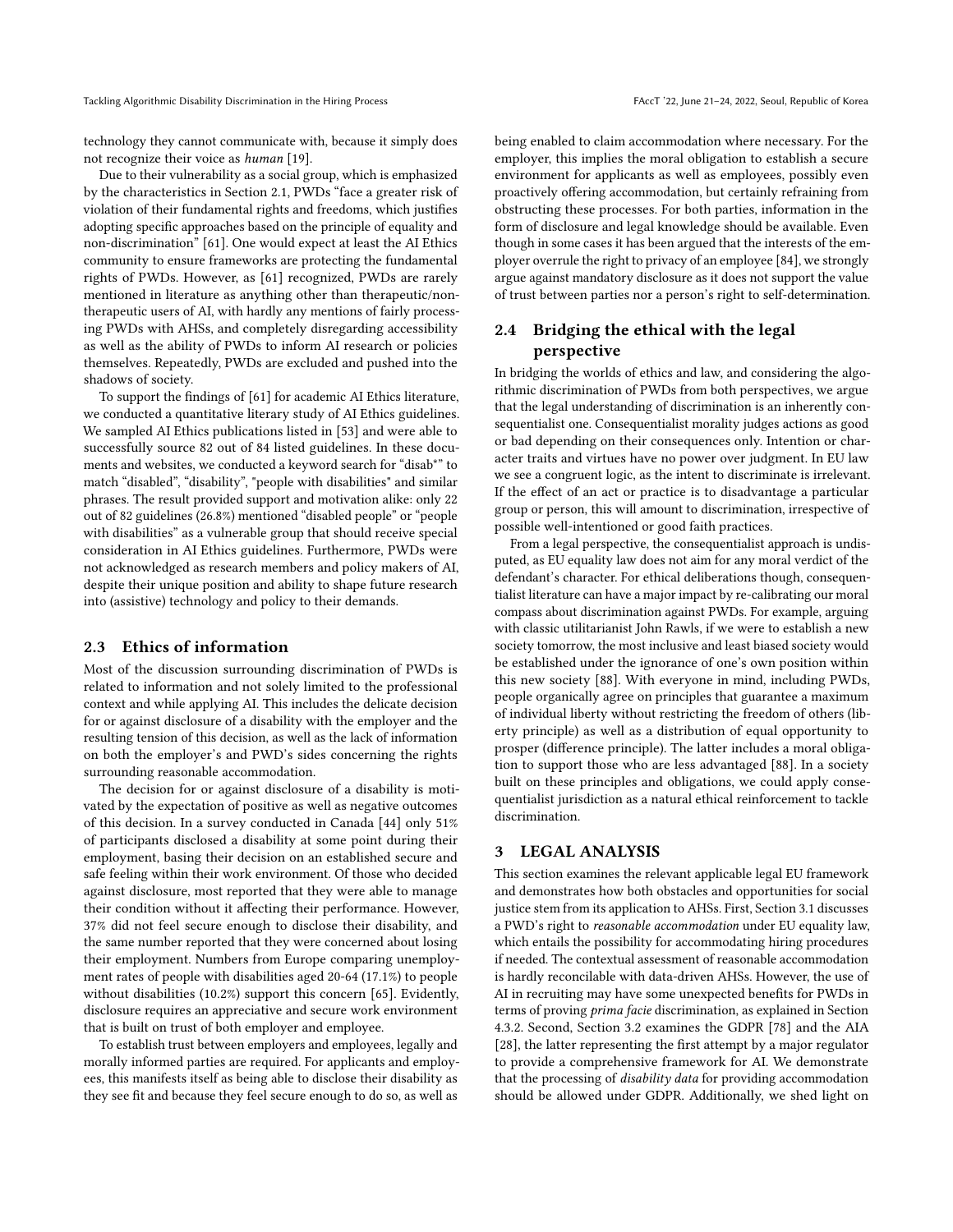some new instruments laid down in the AIA that may help fight disability discrimination, such as processing disability data for debiasing, and the proposed public database for high-risk AI systems. Finally, Section [3.3](#page-6-2) approaches two recent legislative initiatives in the field of algorithmic discrimination comparatively: the proposed EU Directive on platform work [\[27\]](#page-9-4) and the New York City bill on automated hiring [\[29\]](#page-9-5), which aim to provide examples for how algorithmic discrimination should or should not be tackled by the law.

## <span id="page-3-0"></span>3.1 EU non-discrimination law

The risk of algorithmic discrimination in recruitment is globally recognized as a topic of critical importance. Whilst the risk of discrimination for PWDs is widely discussed<sup>[2](#page-3-1)</sup>, surprisingly little has been published on the right to reasonable accommodation for PWDs in automated hiring. The difficulties in presenting a claim of direct or indirect discrimination under EU equality law have been addressed in literature in recent years [\[43,](#page-10-10) [105\]](#page-11-5). Whereas evidential requirements are difficult to meet in case of algorithmic discrimination, the need of an effective legal framework is even more pressing in this context where existing inequalities tend to be exacerbated.

3.1.1 Legal sources and scope of application. Protection against discrimination in Europe is guaranteed by both EU and Council of Europe law. In this paper we mainly focus on the EU acquis, most notably Article 21 of the EU Charter of Fundamental Rights, Articles 2 and 10 of the Treaty on the Functioning of the EU, the Employment Equality Directive (2000/78/EC, hereinafter EED) [\[74\]](#page-10-4), and jurisprudence of the European Court of Justice (CJEU). Finally, the EU is also a party to the United Nation Convention on the Rights of Persons with Disabilities (CRPD).

Whilst the prohibition of disability discrimination in employment under the EED is well-known, the extension of its scope of application to AHSs warrants further elaboration. The EED also applies to "access to employment [...] including selection criteria and recruitment conditions" (Article 3(a)). This includes advertising job positions and job recommendations [\[6,](#page-9-6) [40\]](#page-10-11), as well as the design architecture of AHSs. Furthermore, the CJEU and the national courts have embraced a rather broad interpretation of Article 3 [\[40\]](#page-10-11), to the extent that any de facto employment relationship should fall within the Directive's scope, including employment administrations, temporary agency, and platform workers [\[43\]](#page-10-10).

Disability is not defined in any EU legal instruments. However, the concept is of utmost importance as the right to reasonable accommodation only applies to PWDs. Nowadays, the spectrum of disability includes situations that had previously remained on its borders. The CJEU has given an autonomous interpretation of the concept of disability, which is in line with the social approach of the CRPD<sup>[3](#page-3-2)</sup>, and includes medical or incurable diseases. For that to

be the case, two cumulative conditions must be satisfied. Firstly, the illness must result in a physical, mental, intellectual, or sensory impairment which, in interaction with various barriers, is likely to prevent the person concerned from participating fully, effectively and on an equal footing with other workers in working life. Sec-ondly, the illness must be foreseeable or likely to be long-lasting<sup>[4](#page-3-3)</sup>. This social model is highly context-specific though and thus difficult to embed in automated systems, as explained in Section [4](#page-6-0) by [\[22\]](#page-9-8).

3.1.2 The refusal of reasonable accommodation in automated hiring amounts to discrimination. The prohibition of discrimination requires more than a mere refraining from unequal treatment. It may also require an adjustment of an apparently neutral provision or practice if this creates a particular disadvantage for members of a protected group. In particular, the CJEU [\[7\]](#page-9-9) has acknowledged a transformative function of equality law [\[70\]](#page-10-12) by also requiring private actors to make proactive efforts against discrimination, and which matches our interpretation of inclusion as a society's moral obligation in Section [2.1.](#page-1-1) This is particularly evident with regard to disability, since refusing to provide reasonable accommodation constitutes a sui generis form of discrimination under Article 5 EED.

The obligation of reasonable accommodation entails a duty to take appropriate measures, if needed, to enable a person with a disability to have access to, participate in, or advance in employment, or to undergo training, unless such measures would impose a disproportionate burden on the employer (Articles 6 EED and 2(4) CRPD). The CRPD definition is interpreted broadly by the CJEU: measures might be material (e.g., special office, installation of a stair lift) as well as immaterial (e.g., reduction of hours [\[5\]](#page-9-10), exemption from certain tasks [\[4\]](#page-9-11)). Even though Article 5 EED does not explicitly state that violation of the right to reasonable accommodation constitutes a form of discrimination, this is indeed well established. In fact, refusal of reasonable accommodation is considered a sui generis category of discrimination by Article 2(3) CRPD - which takes precedence over the EED and must thus inform its interpretation [\[5\]](#page-9-10) -, the European Court of Human Rights [\[1\]](#page-9-12), and Members States' legislation and case law [\[36\]](#page-10-13). Accordingly, in the Ruiz Conejero case, Advocate General Sharpston reasoned that a dismissal resulting from a failure to respect an accommodation obligation "amount[s] to unlawful discrimination for the purposes of Directive 2000/78", thus confirming our position [\[3\]](#page-9-13).

Such obligation also applies to the hiring process, and in a twofold manner. First, the employer is obliged to ensure reasonable accommodation during the application process, e.g., extra time allotted to a person with dyslexia taking a written test. Second, when deciding on a PWD's application, the employer must assess whether the candidate could perform the job if provided with reasonable accommodation, e.g., by splitting a full-time function into part-time functions for a PWD who cannot work full-time. There are no formal requirements to request reasonable accommodation, which must be provided from the time the PWD requires it. Nonetheless, reasonable accommodation is in principle only offered if the need

<span id="page-3-1"></span> $^2$ Examples can be found in the debates surrounding the algorithmic profiling system of the Public Employment Service in Austria [\[15\]](#page-9-7), the French public algorithmic student allocation platform [\[85\]](#page-11-6), or the private HireVue hiring platform [\[89\]](#page-11-1).

<span id="page-3-2"></span><sup>3</sup>Chacón Navas v Eurest Colectividades SA (2006), Case C-13/05; Coleman v Attridge Law (2008), Case C-303/06; Odar v Baxter Deutschland GmbH (2012), Case C-152/11.; Ring v Dansk almennyttigt Boligselskab (2013) DAB, Case C-335/11; Werge v Pro Display A/S, Case C-337/11; Z v A Government Department and the Board of Management of a Community School (2014), Case C-363/12; Glatzel v Cv Freistaat Bayern (2014), Case C-356/12; Kaltoft v Kommunernes Landsforening (2014), Case C-354/13.

<span id="page-3-3"></span> $^4$ Examples of disabilities that have been considered as such by the CJEU or by the Member States include, e.g., auditory impairment, autism, dyslexia, back injuries, HIV, diabetes, severe obesity/obesity, multiple sclerosis, depression, the long-term consequences after cancer treatment.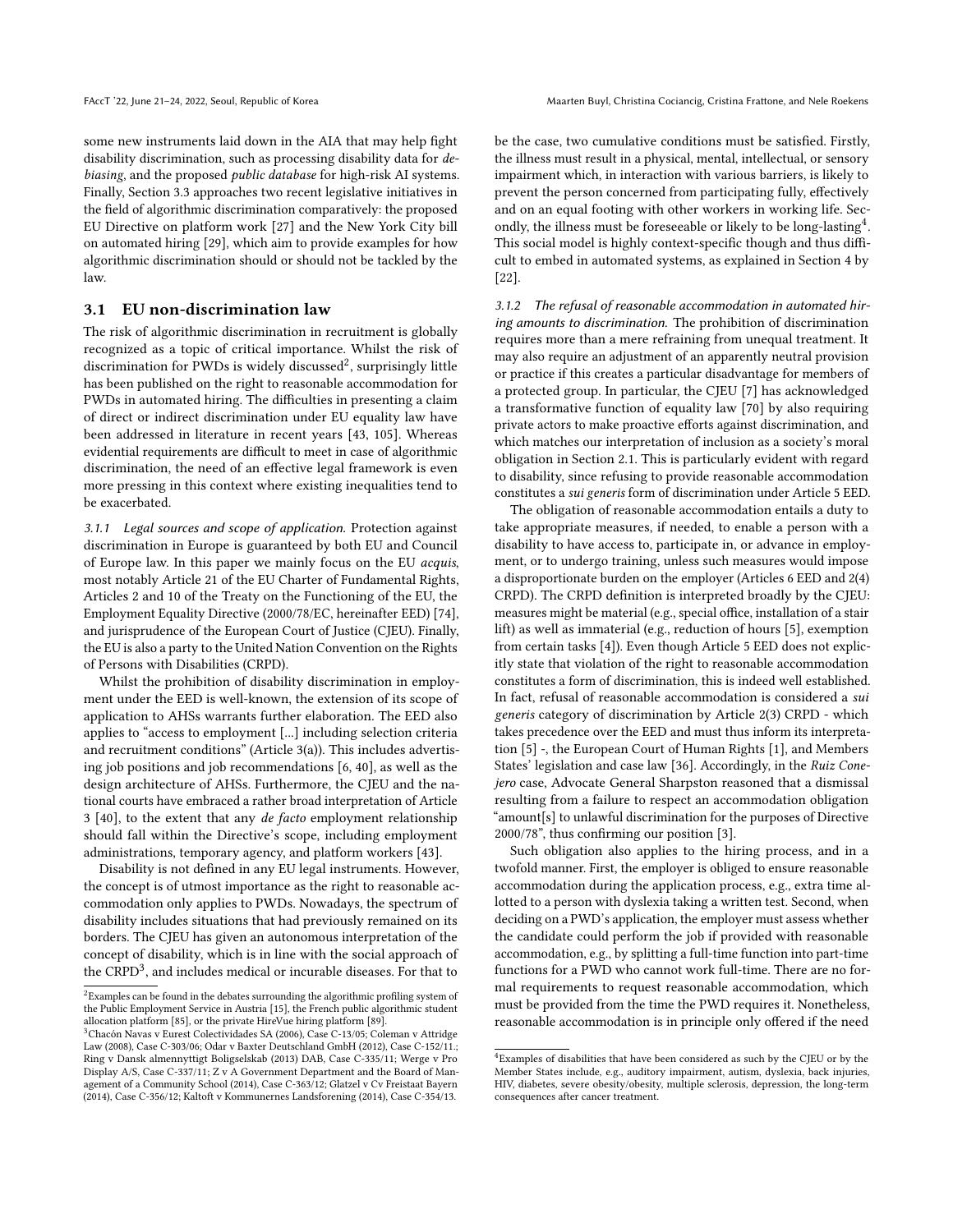for accommodation is or could be known, which presupposes disclosure of disability. However, disclosure is challenging from an ethical perspective, as demonstrated in Section [2.3.](#page-2-1) Furthermore, the question of whether, when and to what extent PWDs have to request reasonable accommodation in the context of AHSs remains unanswered, as pointed out in Section [4.2.](#page-7-0)

A contextual proportionality test is required to ascertain reasonableness of an accommodation. The UN Committee on the Rights of Persons with Disabilities and the CJEU factor in the cost of the proposed adaptation, the organizational impact, influence on the safety of the working environment and the availability of government subsidies [\[76\]](#page-10-14). However, the concept of proportionality is rather vague and highly context-specific due to its dependence on the nature of the company and the job. Also, a wide variety of adjustments is possible. Hence, it is difficult to predict which factors need to be considered and how they would be ranked [\[89\]](#page-11-1). As argued in Section [4,](#page-6-0) it must be assumed that AHSs currently do not provide reasonable accommodation for PWDs. Nevertheless, the mere lack of assessing possible reasonable accommodation for a PWD in a recruitment procedure, can amount to a violation of the right to reasonable accommodation and therefore to discrimination.

In light of the above, a specific application of the duty of reasonable accommodation could be to provide an alternative hiring procedure for PWDs who fear to be treated unequally. In practice, this could be realized by the opportunity to "opt out" of the AI-driven selection procedure, leading to human intervention. However, this raises ethical concerns, since not everyone desires to disclose their disability this way, and "opting out" may paradoxically lead to an unfair advantage as human bias may judge more leniently than its computational counterpart. At the same time, by design AHSs do not take into account this obligation for accommodation, irrespective of a request. The CJEU argued in Feryn [\[9\]](#page-9-14) and Asociaţia Accept [\[10\]](#page-9-15), and recently restated in Rete Lenford [\[8\]](#page-9-16), that actively deterring job applicants belonging to protected groups from applying is to be considered discrimination, even if no recruitment process is on-going. With this, one could argue that discriminatory job recommendation and advertising breach EU equality law as well if they both in effect undermine equal access to the labor market [\[43\]](#page-10-10). Consequently, applying this framework to the case at hand, AHSs that do not take into account the obligation of reasonable accommodation should be considered prima facie discriminatory, regardless of whether accommodation is requested.

3.1.3 Burden of proof and justification. The assessment of reasonableness of an accommodation is context-sensitive and open to judicial interpretation. The nature of AI applications and more precisely the fact that output is statistically probable yet inevitably uncertain given the inherent opacity of AI, makes it difficult for claimants to realize they are treated unequally, to gather the necessary information, and to seek redress [\[22\]](#page-9-8). Such technical challenges are further developed in Section [4.2.1.](#page-7-1) Compared to traditional forms of discrimination, automated discrimination is more abstract and intangible [\[105\]](#page-11-5).

A key element in EU anti-discrimination law is the shifting of the burden of proof, introduced to contrast the difficulty of proving discrimination suffered by protected groups and by virtue of the principle of effectiveness. The claimant must demonstrate facts

from which discrimination may be presumed and which the alleged defendant should rebut (Article 10 EED). Traditionally, in discrimination cases, certain elements, e.g., the composition of the comparator group or a particular disadvantage need to be demonstrated in order to meet the threshold to shift the burden of proof. However, these challenging requirements do not apply to reasonable accommodation cases. In these cases, the assumed lack of reasonable accommodation provides sufficient evidence to suggest that discriminatory treatment may have occurred and thus raise a presumption of discrimination. Still, a refusal to make reasonable accommodation can be justified if they result in a disproportionate burden on the employer (Article 5 EED).

Moreover, the CJEU recognized in 1989 in the landmark Danfoss case on equal pay that "where an undertaking applies a system [of pay] which is totally lacking in transparency, it is for the employer to prove that his practice  $[...]$  is not discriminatory" (par. 16) [\[2\]](#page-9-17). Arguably, this principle should be applied to AHSs that lack transparency, so that the principle of equal treatment can be applied effectively to automated hiring processes as well. However, taking into account that a refusal to provide information on reasonable accommodation can raise a presumption of discrimination [\[6\]](#page-9-6), it might well be that a justification under Article 5 that claims a disproportionate burden will be difficult to provide.

#### <span id="page-4-0"></span>3.2 EU technology law

Whereas EU non-discrimination law applies to any hiring process, EU technology law also shapes the regulatory environment of AIdriven hiring. For the purposes of this paper, we use "EU technology law" to refer to the GDPR [\[78\]](#page-10-5) and the proposed AIA [\[28\]](#page-9-0). The relevance of the GDPR is evident since AHSs process personal data. Moreover, it does not merely safeguard privacy, it rather fulfills a much broader objective, which is "protecting fundamental rights and freedoms" (Article 2), including the right to non-discrimination (mentioned in Recitals 71 and 75). Given its broad definition of AI systems, all AHSs fall within the scope of application of the AIA (Article 3(1) and Annex I). Moreover, AI-driven recruiting is listed as a high-risk AI in Annex III, and thus is subject to a strict regime. A comprehensive study of the relevant provisions would be outside the scope of this paper. The analysis rather aims to assess whether the legal obligations imposed on employers and AI providers effectively pursue social justice objectives [\[41,](#page-10-15) [42,](#page-10-16) [92,](#page-11-7) [107\]](#page-11-8). On the other hand, technology may inadvertently facilitate the exercise of legal rights, as argued in Section [4.3.2.](#page-8-0)

3.2.1 Processing of data related to disability: Problem statement. Assuming that one of the conditions laid down in Article 6 GDPR for processing personal data is met, AHSs additionally process disability data. As a general rule, Article 9(1) GDPR classifies health data as sensitive data, and forbids processing. Even though its purpose is to avoid unfair discrimination against data subjects, Section [4.2](#page-7-0) maintains that "fairness through unawareness" is as simplistic a solution as it is an ineffective one. On the contrary, processing of sensitive data may be necessary for mitigating bias, regardless of how counter-intuitive it might seem [\[62\]](#page-10-17). Indeed, inequalities are rooted in society [\[20,](#page-9-1) [32,](#page-10-18) [35,](#page-10-19) [50,](#page-10-20) [60,](#page-10-21) [104\]](#page-11-9), and AI systems merely perpetuate these patterns of injustice [\[16,](#page-9-18) [31,](#page-9-19) [38,](#page-10-22) [77,](#page-10-23) [82\]](#page-11-10), "freezing the future and scaling the past" [\[49\]](#page-10-24). In particular,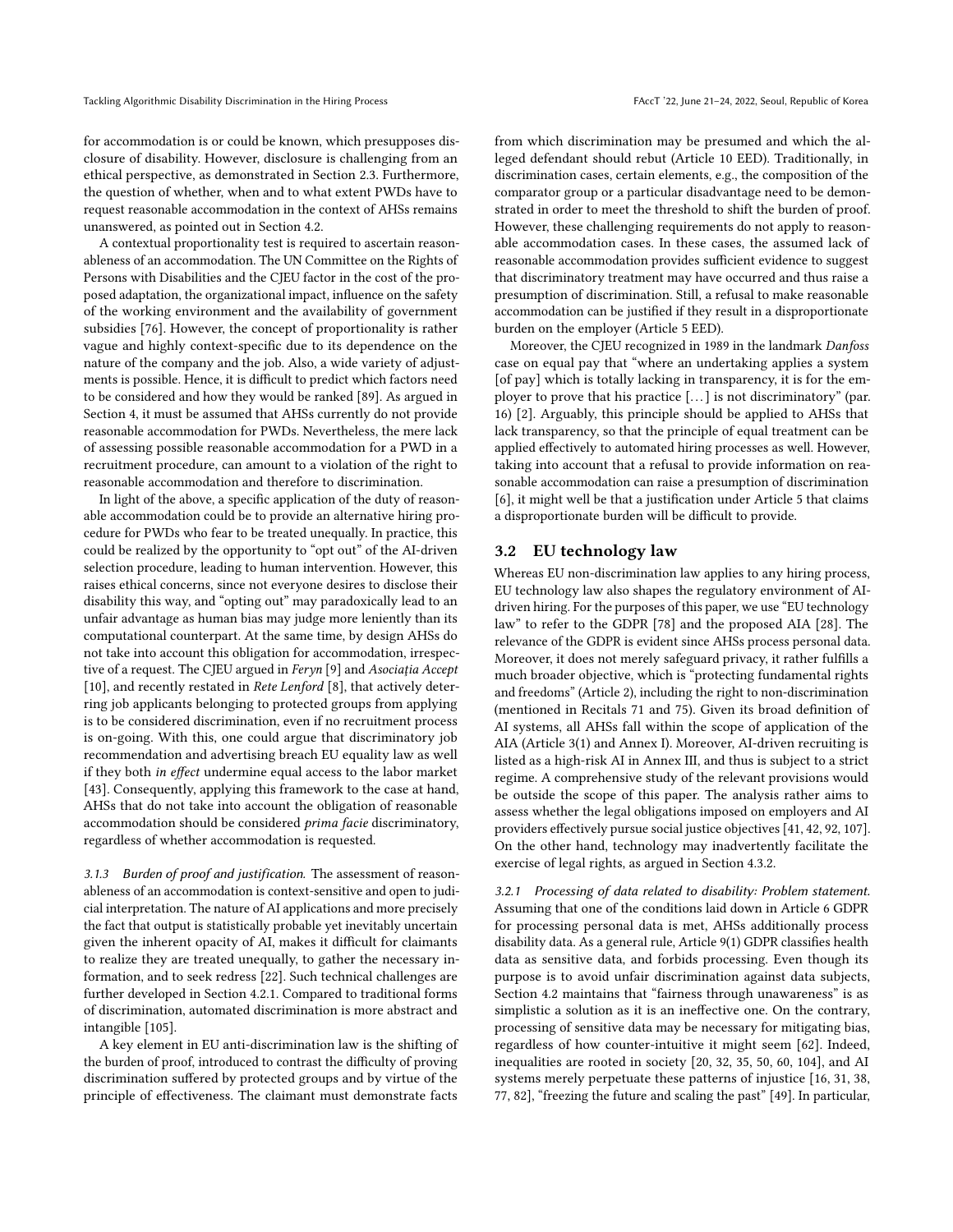as pointed out in Section [2.2,](#page-1-2) PWDs experience specific forms of discrimination in both the analog and the digital world, which also justifies framing the inclusion of PWDs as a society's moral obligation.

Yet another problem stems from the algorithmic discrimination resulting from proxies (e.g., searching on the internet for a wheelchair, or participating in disability-related volunteering activities), as thoroughly explained in Section [4.2.](#page-7-0) Such proxies are not personal data in the meaning of the GDPR, and thus fall outside its scope. Nevertheless, the literature has repeatedly pointed out their adverse impact on protected groups [\[20,](#page-9-1) [32,](#page-10-18) [51,](#page-10-25) [58,](#page-10-26) [73,](#page-10-27) [104\]](#page-11-9). Consequently, having access to the sensitive information stored in proxies might be useful to recognize and mitigate the effect of them. Finally, an employer needs to be aware of someone's disability to make an informed decision about a reasonable accommodation. Besides it being an ethical challenge riddled with positive and negative consequences, awareness may also be problematic under data protection law, due to the prohibition of the resulting processing of health data which falls under Article 9(1) GDPR.

<span id="page-5-0"></span>3.2.2 Processing of data related to disability: Exceptions. Staying with the GDPR framework, we assess whether it is lawful for employers to process health data regarding job applicants' disability status, in order to provide them with reasonable accommodation, or to correct an unjustly biased rejection of their application. Article 9(2) provides some exceptions that allow processing of sensitive data. In particular, exceptions a), b), f), and g) are the most relevant for our use case.

The exception based on a data subject's "explicit consent" under letter a) should not be favored in this case, since consent can hardly be given freely in the hiring context, due to the imbalanced power relationship between the employer and the applicant [\[30,](#page-9-20) [79\]](#page-10-28). Rather, processing of sensitive data as "necessary for carrying out the obligations [...] in the field of employment" under letter b) is a more suitable option. Arguably, framing reasonable accommodation as a proactive obligation for the employer has the implicit consequence of opening the doors to such an exception. Indeed, granting equal opportunities to applicants with a disability is not only an application of the general right to non-discrimination, but also meets the specific duty to provide reasonable accommodation. Of course, this reasoning applies only to discrimination against PWDs, who are the sole beneficiaries of the right to accommodation under EU equality law. As a consequence, employers should be allowed to process an applicant's sensitive data for evaluating a suitable accommodation.

Nonetheless, exception b) is not available in the event of a fully automated decision in the meaning of Article 22 GDPR, which restricts the option to exceptions a) (already excluded) and g). The latter allows processing of sensitive data for reasons of "proportionate substantial public interest". Even though EU equality law is meant to protect individuals' rights, it has an undeniable impact on social justice and is thus not only related to but pursues the public interest [\[64,](#page-10-29) [93\]](#page-11-11). Moreover, giving everyone equal opportunities to succeed improves overall productivity, as it gives a chance to highly skilled applicants who might be rejected because of prejudices [\[102\]](#page-11-12). However, letter g) requires an explicit authorization by national or Union law. Thus far, the UK seems to be the only

European State (though not EU Member) to have implemented such a law [\[23,](#page-9-21) [24,](#page-9-22) [99\]](#page-11-13) that allows processing of sensitive data under 23 conditions for the reason of public interest, including "equality of opportunity or treatment" (Data Protection Act 2018, Schedule 1, par. 8). Therefore, despite being abstractly a good fit for the presented use case in theory, such an exception is de facto unavailable right now throughout Europe, except for the UK.

If we consider fully automated AHSs as unlawful in the first place, the issue might lose its relevance and exception b) would become the most pertinent one. Arguably, none of the three criteria allowing fully automated decision-making under Article 22(2) [\[81\]](#page-10-30) is met in this case [\[57,](#page-10-31) [79,](#page-10-28) [89\]](#page-11-1). If such systems were deployed, candidates could thus allege violation of Article 22(1), regardless of the content of the decision. In a different scenario in which applicants exercise their legal rights under the GDPR or EU equality law, processing of sensitive data is permitted under letter f), allowing it for the purposes of "legal claims", which should not be intended as limited to court proceedings.

For what concerns the proposed AIA, Article 10(5) equips providers of high-risk AI systems, such as AHSs, with an additional exception for processing of sensitive data, namely for debiasing purposes. This provision may be invoked by the provider of the system, i.e., the same employer or, in most cases, a third party, at a developing stage. Such a broad exception would have both advantages as well as disadvantages [\[99\]](#page-11-13). It may nonetheless respond to criticism raised thus far with regard to the ban on collecting equality data for debiasing purposes [\[13,](#page-9-23) [39,](#page-10-32) [100,](#page-11-14) [108\]](#page-11-15) and hopefully enable AI systems to provide reasonable accommodation as foreseen in Section [4.3.1.](#page-8-1)

In conclusion, as the law currently stands, processing of data related to applicants' disabilities should be allowed under the exception laid down in Article 9(2)(b) GDPR. A normative intervention, at an EU or a national level, may be needed for the purposes of the exception under letter g) in the event of fully automated AHSs, even though the very same lawfulness of full automation in recruiting is disputable. Finally, Article 10(5) AIA could also provide a further exception, for processing of sensitive data for debiasing purposes during development stages.

3.2.3 Job applicants' rights. Being data subjects for the purposes of the GDPR, job applicants with disabilities have the rights listed in Articles 12-22. In contrast, the AIA does not provide any legal action for individuals affected by an AI system [\[94\]](#page-11-16), even though a violation of the prescribed standards may be alleged in a national tort law claim [\[101\]](#page-11-17). These data protection remedies ultimately safeguard data subjects' fundamental rights (Article 2 GDPR). Therefore, they can be invoked to enforce a PWD's right to non-discrimination. The right to access processed personal data (Article 15(1)) might help gather proof for establishing prima facie discrimination and thus reverse the burden of proof [\[48\]](#page-10-0), as already mentioned in Section [4.3.2.](#page-8-0) On the contrary, non-discrimination law does not equip protected groups with such a right to access such data, hence data protection law proves itself a precious instrument for fighting algorithmic discrimination [\[6,](#page-9-6) [48\]](#page-10-0).

Additionally, data subjects are granted the right to receive meaningful information about the logic involved (Article 15(1)(h)) as well as the right to contest the decision, the right to express one's point of view, and the right to obtain human intervention (Article 22(3)).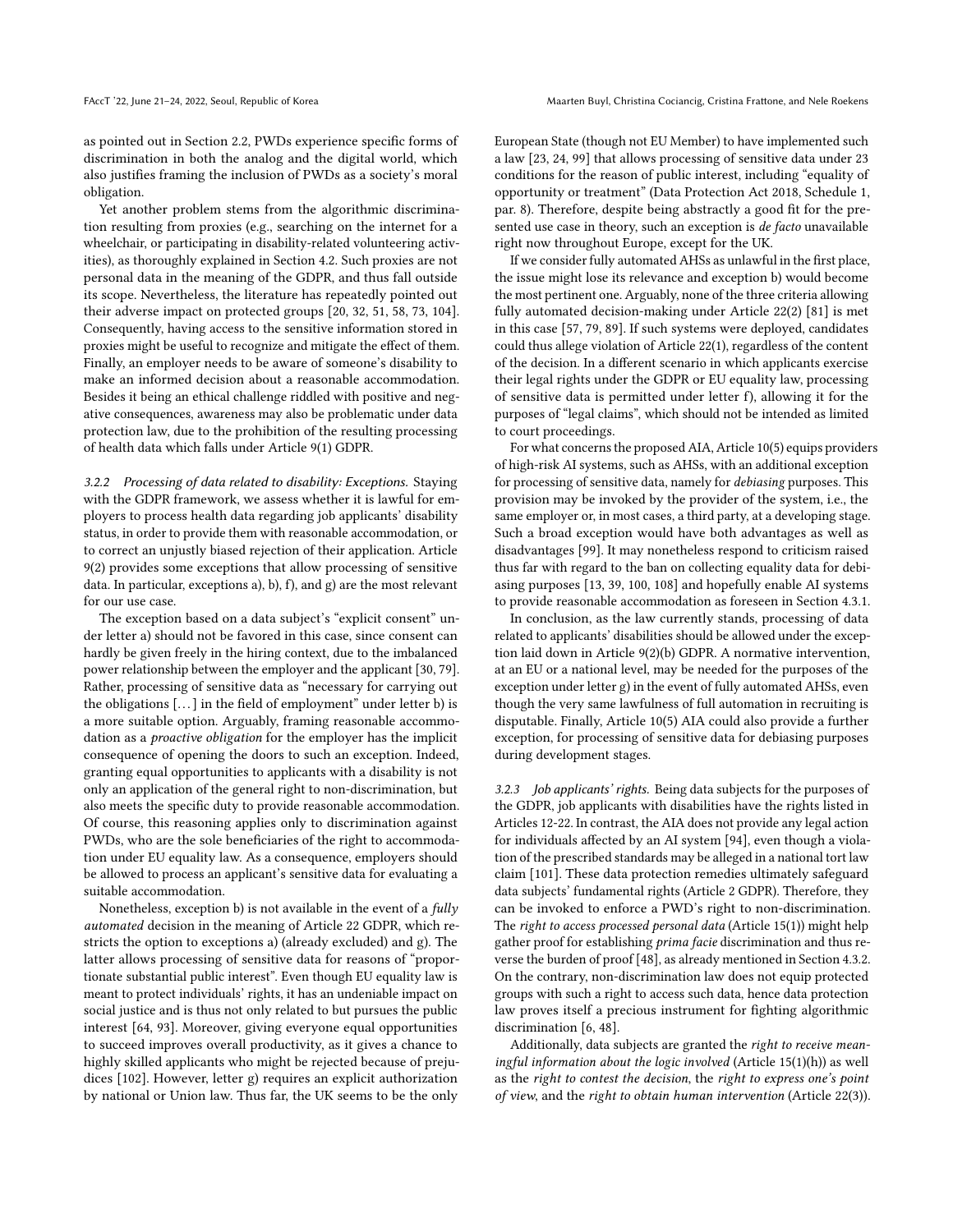Indeed, these provisions could be exercised by PWDs to contest a decision in violation of their right to non-discrimination, as well as to receive information on the functioning of the AHS for discovering whether it might discriminate and thus the opportunity to demand an alternative evaluation procedure. However, the importance of these rights should not be overestimated. Not only is their meaning highly debated in literature [\[37,](#page-10-33) [63,](#page-10-34) [67,](#page-10-35) [91,](#page-11-18) [103\]](#page-11-19), but their application is also restricted to fully automated decisions in the meaning of Article 22 [\[26,](#page-9-24) [81\]](#page-10-30). Nevertheless, fully automated AHSs would be deemed radically unlawful under Article 22(1) for the above-mentioned reasons.

3.2.4 Employers' obligations. Algorithmic disability discrimination constitutes a severe violation of the principles of accuracy and fairness enshrined in Article 5(1) GDPR [\[48\]](#page-10-0). Moreover, Art. 35(1) prescribes that data-controllers, i.e. employers, conduct a data protection impact assessment (DPIA) whenever a specific type of processing "is likely to result in a high risk to the rights and freedoms of natural persons". Briefly, the DPIA is an assessment of those risks and the measures determined to address them [\[80\]](#page-10-36). It is indisputable that AHSs entail a high risk in the meaning of Article 35 and thus require a DPIA. This provision aims to promote further proactive engagement on behalf of the data controller, following a bottom-up approach [\[34\]](#page-10-37) and ultimately establishing accountability as laid down in Article 5(2), since the specific safeguards are not dictated by law [\[12\]](#page-9-25). Rather, it is the controller's duty to implement them. Hence, it can be sustained that both the GDPR and EU disability law aim at promoting a positive effort on behalf of private actors, and ultimately of society [\[69,](#page-10-38) [107\]](#page-11-8). If duly conducted, the DPIA provides an analysis of systemic risks of unfairness and discrimination, hence facilitating the exercise of job candidates' individual rights to contestation, to express their view, and to human intervention [\[34,](#page-10-37) [54,](#page-10-39) [86\]](#page-11-20).

Transitioning to the AIA, we are met with the idea of a public, central database for the registration of "standalone" high-risk AI systems, such as AHSs. Such a database could assist advocacy bodies and national authorities in detecting discriminatory AHSs [\[101\]](#page-11-17). Furthermore, being a high-risk AI application, AHSs ought to be "effectively overseen" by a human for "preventing or minimizing the risks to [. . . ] fundamental rights" (Article 14). Arguably, this provision would strengthen the employer's duty to provide reasonable accommodation. In particular, Article 14(4)(d), entrusts the human supervisor with the decision whether to use the high-risk AI system in the first place, or otherwise disregard its output. Therefore, if an AHS posed a risk of algorithmic discrimination against PWDs, the employer would be obliged to provide an alternative evaluation procedure (Articles 5 EED and 14(4)(d) AIA).

#### <span id="page-6-2"></span>3.3 Comparative insights

Lawmakers in Europe and in the US are currently occupied with algorithmic discrimination, specifically when occurring in automated hiring. Across the Atlantic, the debate on algorithmic discrimination in hiring has been fostered by the recent enactment of New York City's bill on automated employment decision tools last December [\[29\]](#page-9-5). It reveals a transparency-oriented approach to non-discrimination, since it mandates the disclosure of technology used to evaluate an application. However, it seems to fall short of

protecting PWDs. In fact, it only requires notice after screening of candidates, hence failing to present applicants with disabilities with the opportunity to ask for accommodation. Evidently, this would only be possible if the PWDs discover in advance that the AHS might be unjustly biased against them [\[90\]](#page-11-21). Therefore, the GDPR seems more far-reaching and fair than the New York bill at first glance.

Additionally, some recent developments in the comparable field of platform work can provide further insight on the selected use case. Notably, platform workers are subject to algorithms that automatically determine work conditions, i.a., their earnings and sanctions. Following the Spanish Ley Rider law No 9/2021 [\[11\]](#page-9-26), the EU Commission published its draft EU Directive on platform work last December [\[27\]](#page-9-4). Similar to Article 9 GDPR, the proposed Directive prohibits the processing of sensitive data, including the very same exceptions. However, it is interesting to note that the exception based on the worker's explicit consent (Article 9(2)(a) GDPR) is explicitly excluded here, which confirms its unsuitability as a lawful legal basis for data processing in the employment context [\[30,](#page-9-20) [79\]](#page-10-28). Furthermore, the proposal grants platform workers the right to a human review even when the decision is merely supported by an automated tool; this is contrary to Article 22 GDPR that provides such a right only for those subject to fully automated profiling. Such a provision may not only be a source of inspiration for enhancing the protection of PWDs against discrimination, but since AHSs ought not to be fully automated in light of the previous arguments, the right to obtain human intervention should be extended to every and all AHSs for it to be effective.

## <span id="page-6-0"></span>4 TECHNICAL ANALYSIS

Besides developments in assistive technology [\[56,](#page-10-40) [59,](#page-10-41) [68,](#page-10-42) [71,](#page-10-43) [96\]](#page-11-22), AI is generally developed without the needs of PWDs in mind, giving rise to applications discriminating against them [\[14,](#page-9-27) [52,](#page-10-44) [98\]](#page-11-23). For other protected groups, AI systems can be adjusted to improve the statistical fairness of its output, e.g., by increasing the importance of underrepresented groups [\[66\]](#page-10-1). Yet such a data-driven solution is hard to implement for PWDs, due to the heterogeneity of disability, as well as the need for a context-specific assessment of its relevance in any given circumstance [\[46,](#page-10-45) [106\]](#page-11-24).

While we acknowledge that technology alone cannot achieve social justice [\[21\]](#page-9-28), our aim in this section is to assess how AHSs can be made fairer than they currently are for PWDs. First, we propose to reduce the technical obstacles posed by the heterogeneity of disabilities, by using AI to understand disabilities. We refer to this process as modeling disability in Section [4.1.](#page-6-1) Second, in Section [4.2](#page-7-0) we assert that AI systems should be able to leverage this understanding in order to provide the necessary accommodation and judge its reasonableness. Finally, even if unsuccessful in these tasks, we remain optimistic about the opportunities that AI can offer as a source of information discussed in [4.3.](#page-8-2)

#### <span id="page-6-1"></span>4.1 Technical understanding of disability

Most of the success of recent AI systems has been due to their capacity to detect patterns in large amounts of data, with which decisions could then be automated at a large scale. Yet, as evidenced by the case where Amazon's hiring system learned to systematically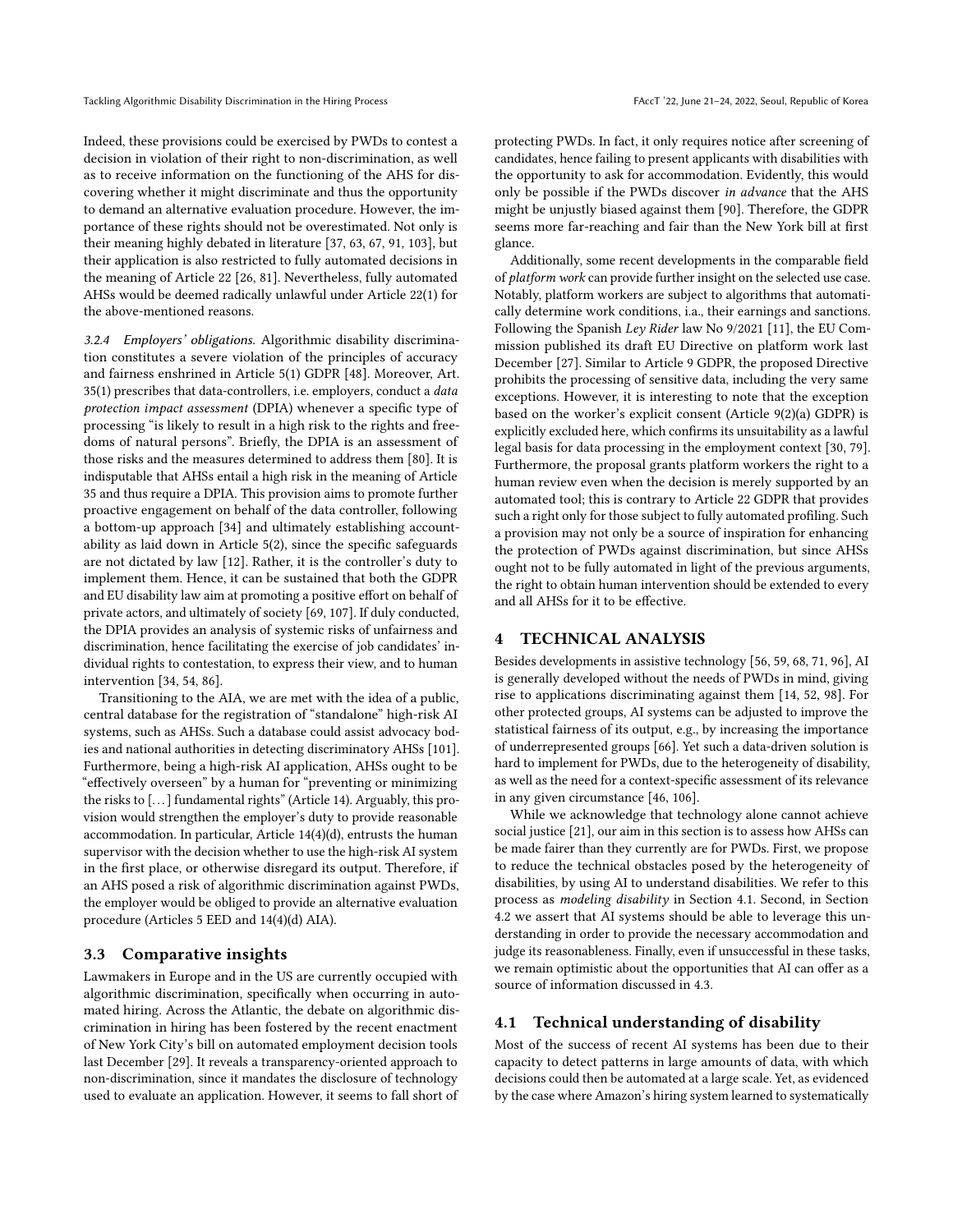undervalue women [\[33\]](#page-10-46), not all learned patterns are desirable. To prevent discrimination, AI systems are now being modified to avoid patterns involving protected characteristics, again using a datadriven approach [\[66\]](#page-10-1). Standard solutions in this area attempt to remove bias against a protected group by introducing a reversed, synthetic bias in the form of positive discrimination for the entire group. However, such a debiasing technique can only be successful under the assumption that discrimination is homogeneous: e.g. that women are discriminated "because they are women".

4.1.1 Heterogeneity. In contrast to the protected groups that are traditionally considered, the discrimination that PWDs experience is mainly heterogeneous [\[97\]](#page-11-25). For instance, an applicant that requires assistive technology to complete an online test may score lower on timing metrics in an AHS [\[98\]](#page-11-23). Comparably, candidates with autism may avoid eye gaze during an interview, which may be misinterpreted as a lack of confidence in their abilities. Finally, someone who has been recovering from a long-term illness in the past may be judged unfairly due to the gap in their résumé. Even these examples are each just one simplified instance of how the specific 'disability profile' of a person can lead to their undervaluation in an automated assessment. None of these examples, however, was an AHS discriminatory due to the person having a disability per se, but rather because the assessment procedure itself was inadequate for the applicant's specific needs.

Instead, AI systems would do well in giving people the opportunity to make the system aware of their disability in an accessible way. Next, the AI should elaborate on such information to determine whether the specific disability would impact the requested skills and abilities. After all, for the purposes of providing reasonable accommodation (for which we refer to Section [4.2\)](#page-7-0), it is not necessary to know the exact disability profile of an applicant. We should only focus on the specific reasons why they require accommodation in order to be assessed justly. For example, if due to a disability an applicant is unable to maintain eye contact during an interview, it is not relevant whether a visual impairment or autism is the determining factor. In both cases, verbal communication may be more informative about their capabilities.

4.1.2 Modeling disability. As a possible technical solution for managing the heterogeneity of disability, we therefore urge for more research into modeling disability, i.e. AI systems that can extract a set of features from an individual disability profile, which we refer to as limitations and we assume to be transferable to a wide range of cases. The idea is that a different AI (sub)system can rely on such information to propose reasonable accommodation while being unaware of the individual's sensitive disability profile. Examples of such limitations may include "being wheelchair-bound", "unable to communicate verbally" or "unable to work in loud environments".

Inspiration may be found in recent advances in AI-based human resources (HR) tools that aim to model the skills and competencies of users [\[45\]](#page-10-47). A well-known example is the use of such a framework by LinkedIn to more efficiently profile job seekers [\[47,](#page-10-48) [87\]](#page-11-26). The main idea of this framework is to construct an ontology of skills, of which some are then assigned to people based on their own reporting or on automatic extraction from their résumés. Unfortunately, little is known about how these frameworks currently operate due to privacy concerns and economic motivations [\[45\]](#page-10-47). Still, it may be possible to better understand the disability of a person by being able to map it, manually or through automation, to an ontology of limitations. Arguably, the technical challenge is in constructing this ontology with the right level of granularity while taking into account that some disabilities only posed limitations in the past, e.g., an illness from which a person has fully recovered.

At the same time, we ought to be aware of the risks in attempting to model disabilities. Though it may help in simplifying the automation of a hiring process, the same simplification may lead to a characterization of limitations that is too vague to provide a true understanding of the disability, or one that is too rigid to provide the nuance that a PWD deserves. Fundamentally, the standardization of a person's abilities poses ethical concerns (already discussed in Section [2.2\)](#page-1-2) that should be carefully balanced against the potential practical advantage that such standardization provides [\[106\]](#page-11-24). A system to model disabilities should thus be careful to always put the holistic needs of the individual first.

#### <span id="page-7-0"></span>4.2 Reasonable accommodation

Given the myriad of ways in which data and machine learning models can be biased [\[66\]](#page-10-1), we should assume that AHSs will not fairly evaluate PWDs unless the process is specifically designed to reduce discrimination. A well-known result from fairness research is that simply removing sensitive data from the algorithm's input (achieving the so-called "fairness through unawareness") is insufficient, since the sensitive information relating to an individual may still be correlated with other, non-protected, features, or even proxies, in a subtle manner that ultimately cannot be ignored [\[83\]](#page-11-27). Similar to Section [4.1,](#page-6-1) we are concerned with the specific heterogeneous risks that PWDs face during these processes. We will explore several types of accommodations and then evaluate their reasonableness.

<span id="page-7-1"></span>4.2.1 Providing accommodation. Under the assumption that the AI system has a practical model of a person's disability as discussed in Section [4.1,](#page-6-1) we distinguish four ways in which a standard AHS may need to be modified in order to tackle the heterogeneity of disabilities and provide reasonable accommodation. First, it may be necessary to adjust the predictions of a model due to a group of persons with a particular disability having been undervalued in the past. Second, some disabilities may render the standard hiring process simply inaccessible, e.g., mutism if verbal communication is part of the assessment. Third, failing to automate accommodation, the only solution may be replacing the AHS with a human. Fourth, even if the candidate is fairly assessed, they may still require accommodation in the future to perform their job.

Adjusting predictions. The adjustment of predictions is the closest to the standard fairness modifications made for other protected groups. It is necessary when the data or model are imperfect [\[66\]](#page-10-1). For example, a person that suffered from a long-term illness may have only been employed part-time in the past. Especially if they have now recovered, they should not only be recommended parttime jobs in the future. In a different example, we may see that a data-driven AI system fails to provide any sensible assessment for people who use a wheelchair, simply because the model is unable to learn which jobs are accessible to those individuals and which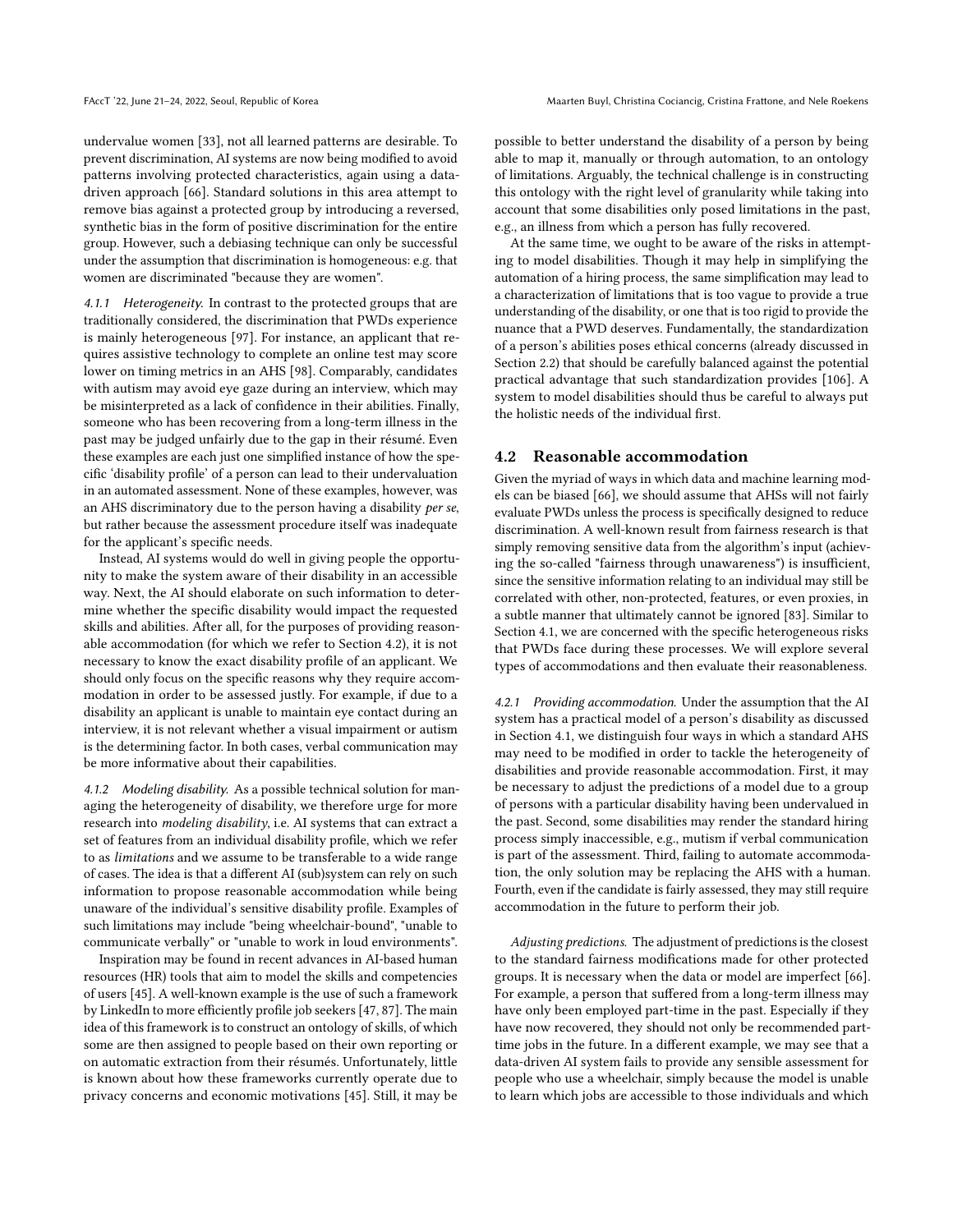Tackling Algorithmic Disability Discrimination in the Hiring Process FACCT '22, June 21-24, 2022, Seoul, Republic of Korea

are not. The fact that the relevance of limitations is job-specific makes a data-driven approach particularly difficult.

Multimodal input. A hiring process may be setup in such a way that it, in theory, gathers enough information about a person without job-related limitations in order to make a fair assessment. However, if it involves a verbal interview for example, a person needing sign language interpretation can never be fairly judged based on audio data alone. It is thus necessary to design the hiring procedure in such a way that accepts input from multiple sources in different formats, e.g., evaluating either audio or sign language video data. Accommodation is then provided for some PWDs by excusing them from being tested in a format that is inaccessible to them. The problem where people need to receive the same assessment, even though they are 'seen' in different types of input format, is referred to as a multimodal problem [\[18\]](#page-9-29). While perceiving the world in this way is natural for humans, it is not the norm for AI systems and is therefore also not readily accessible for employers to use.

Human intervention. An AI system should have the ability to judge whether it can grant adequate accommodation. Otherwise, a human should replace it. However, this is infeasible for platforms where decisions are automated on a massive scale like LinkedIn [\[55\]](#page-10-49). Moreover, it may not improve fairness for PWDs, because there is no guarantee that the human will provide a less discriminatory or biased assessment. Arguably, the main advantage is a legal one: as discussed in Section [3.2,](#page-4-0) automated decisions are held to a higher standard than those taken by humans.

Future accommodation. We finally mention the problem of providing accommodation for the actual job. A classic example is a person who is wheelchair-bound and thus may require changes to the architecture at the work place to properly perform their job. In order to also automate the end of the hiring process, AI should be able to make recommendations so that the job is made reasonably accessible.

4.2.2 Estimating reasonableness of accommodations. For every type of accommodation to the hiring process listed in Section [4.2.1,](#page-7-1) we can question whether it is reasonable to make such adjustments. There is no established legal standard as to what is reasonable, since every accommodation should ideally be judged on a case-by-case basis. To judge the reasonableness of accommodations at the workplace, AI systems could be used to predict its economic cost for the employer. If this cost is accurately estimated as unreasonable, then the result could be used by the employer as motivation to not grant that accommodation. Building and training a prediction algorithm is again challenging due to the heterogeneity of disability and of possible tasks and assignments. Additionally, the reasonableness of such accommodations also changes over time as technology improves. It should also be questioned which adjustments to the AHS itself are reasonable. The adjustment of predictions for every kind of limitation or the possibility of learning from multimodal input are open research problems. Even if possible with the stateof-the-art, such accommodation carries with it a significant added complexity of the AI system and additional data requirements.

#### <span id="page-8-2"></span>4.3 AI as a source of information

So far, our technical analysis has mainly consisted of listing the challenges and risks in providing reasonable accommodation in AHSs. However, some of the accommodations we deem ethically and legally necessary may not yet be possible to automate with present technology, due to the heterogeneity of disability that is so incongruent with the current paradigm of machine learning that is consistently data-driven.

Though we hope for further research into ways to model disabilities and provide reasonable accommodation, we also point out two ways in which AI systems can already improve the experience of PWDs in the job market. First, we can leverage data-driven approaches to recommend reasonable accommodations to job seekers, employees and employers. Second, we can benefit from the (partial) automation of hiring processes to protect the rights of PWDs.

<span id="page-8-1"></span>4.3.1 Recommending accommodation. Most hiring tools today are not fully automated (and should not be, as argued in Section [3.2.2\)](#page-5-0). Instead, AI-based tools for hiring are developed to replace specific intermediate steps in the end-to-end hiring process [\[25\]](#page-9-30). In a semi-automated hiring process where humans still make the most important decisions, AI tools need not provide reasonable accommodation directly.

Rather, if a candidate chooses to disclose their disability, an AIbased tool could signal the need for accommodation to a human decision maker. If the disability is understood well enough by the AI system (e.g., using a technique discussed in Section [4.1\)](#page-6-1), then the AI can only report the relevant limitations while keeping the sensitive disability information hidden from the human decision maker. If they agree that accommodation is needed, AI systems could then be used to recommend accommodations. Of the examples listed in Section [4.2,](#page-7-0) the simplest accommodation to suggest is that of future accommodation, as it does not require any modification to the assessment procedure. As discussed in Section [2.3,](#page-2-1) prospective employees also benefit from such recommendations, as information can help establish trust between them and their employers. AI can provide an invaluable benefit to both parties by making the information on reasonable accommodations more easily accessible.

<span id="page-8-0"></span>4.3.2 Protecting rights. If a part of the hiring process is automated through the use of a sufficiently transparent AI, then the use of it may inadvertently facilitate proving discrimination. While gathering proof is arguably one of the most burdensome tasks for PWDs under EU non-discrimination law, in the future it may be gathered from the ex post analysis of the automated decision-making process. That way it can, e.g., be established whether individuals with a certain limitation are consistently and unjustly undervalued. As data subjects under EU technology law (see Section [3.2\)](#page-4-0), PWDs are also facilitated in exercising their right to access and right to contest. As such, the AI itself may be the surprise witness of an alleged discrimination.

#### 5 CONCLUSION

Fundamentally, PWDs form a distinguishable vulnerable group that experience separation and discrimination in a manner unlike other protected minorities. As job seekers, PWDs are uniquely disadvantaged in that the disclosure of their disability is difficult to control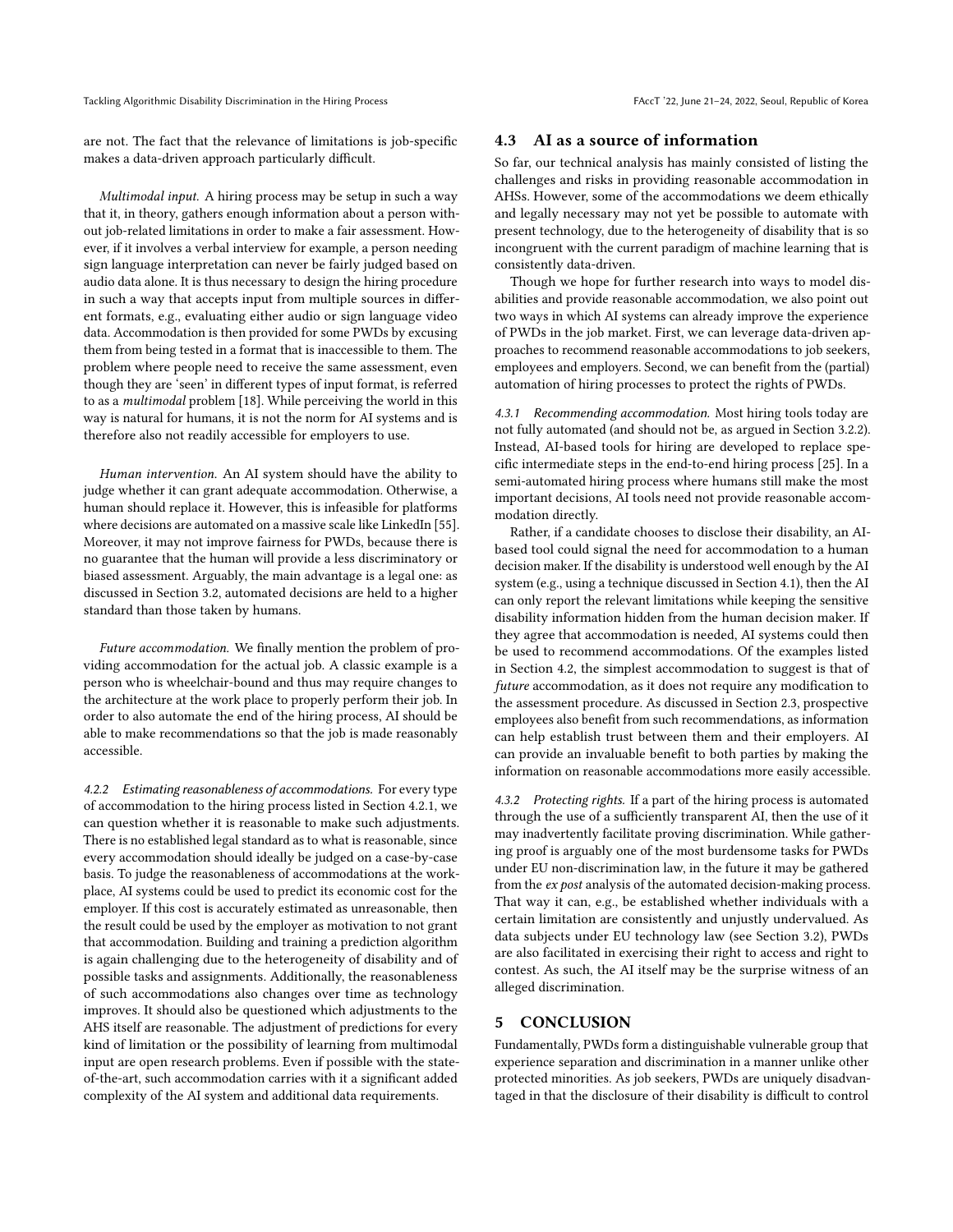FAccT '22, June 21-24, 2022, Seoul, Republic of Korea Maarten Buyl, Christina Cociancig, Cristina Frattone, and Nele Roekens

and may often not be in their best interest, causing a lack of trust in prospective employers. Conversely, these employers ought to feel morally obligated to prevent algorithmic discrimination if they employ AHSs, even though their good faith does not excuse breaches of EU equality law by virtue of its consequentialist approach.

The attention of lawmakers directed towards algorithmic discrimination in general, and to AHSs specifically, further demonstrates the urgency of the matter. Our analysis of current EU nondiscrimination law concludes that the right of PWDs to reasonable accommodation also applies to cases in which AHSs are used. EU technology law provides instruments to ensure reasonable accommodation in automated hiring, paving the way to utilizing disability data for the purposes of improving social justice, and imposing further obligations on employers that may help enforce the applicants' right to non-discrimination. Though there might be no determined legal solution to algorithmic discrimination, the proposed AIA (and the proposed Directive on platform work) reveal(s) the EU Commission's willingness to address algorithmic bias.

In practice, AI systems struggle to supply reasonable accommodation due to a heterogeneity that is unique to PWDs as a protected group, which makes a data-driven solution infeasible. To some extent, this heterogeneity can be tackled by employing AI to better understand disabilities. Yet even with this understanding, the technical adjustments needed to provide accommodation are varied and challenging, presenting obvious risks for PWDs and therefore a demand for further research and testing in the long term. In the short term, AI can offer opportunities for PWDs by acting as a source of information during the hiring process, either by assisting in providing reasonable accommodation in hiring decisions that are not automated, or by presenting proof of the lack of accommodation in hiring decisions that are automated.

Our analysis has shed some much-needed light on the many forms in which PWDs experience algorithmic discrimination by AHSs. The use of data-driven tools for hiring purposes deserves careful consideration, given their impact on an individual's life. Decent work and employment are vital for the well-being and dignity of all.

## ACKNOWLEDGMENTS

We thank Mark Dempsey for his fruitful comments. This research was supported by the Flemish Government (AI Research Program), the BOF of Ghent University (PhD scholarship BOF20/DOC/144) and Roma Tre University.

#### **REFERENCES**

- <span id="page-9-12"></span>[1] 51500/08, Çam v Turkey, European Court of Human Rights, Judgement of 23 February 2016. [Online]. Available: [https://www.legislationline.org/download/](https://www.legislationline.org/download/id/7067/file/ECHR_Cam_v_Turkey_2016_en.pdf) [id/7067/file/ECHR\\_Cam\\_v\\_Turkey\\_2016\\_en.pdf.](https://www.legislationline.org/download/id/7067/file/ECHR_Cam_v_Turkey_2016_en.pdf)
- <span id="page-9-17"></span>[2] C-109/88, Handels- og Kontorfunktionærernes Forbund I Danmark v Danfoss represented by Dansk Arbejdsgiverforening, Judgement of 17 October 1989. [Online]. Available: [https://curia.europa.eu/juris/liste.jsf?language=de&num=](https://curia.europa.eu/juris/liste.jsf?language=de&num=C-109/88&td=ALL) [C-109/88&td=ALL.](https://curia.europa.eu/juris/liste.jsf?language=de&num=C-109/88&td=ALL)
- <span id="page-9-13"></span>[3] C-270/16, Carlos Enrique Ruiz Conejero v Ferroser Servicios Auxiliares SA and Ministerio Fiscal, Judgement of 18 January 2018. [Online]. Available: [https://curia.europa.eu/juris/document/document.jsf?text=&docid=198527.](https://curia.europa.eu/juris/document/document.jsf?text=&docid=198527)
- <span id="page-9-11"></span>[4] C-312/11, European Commission v Republic of Italy, Judgement of 4 July 2013. [Online]. Available: [https://curia.europa.eu/juris/document/document.jsf?text=](https://curia.europa.eu/juris/document/document.jsf?text=&docid=139105) [&docid=139105.](https://curia.europa.eu/juris/document/document.jsf?text=&docid=139105)
- <span id="page-9-10"></span>[5] C-335/11 and C-337/11, Jette Ring, §29-30, Judgement of 11 April 2013. [Online]. Available: [https://curia.europa.eu/juris/document/document.jsf?docid=136161&](https://curia.europa.eu/juris/document/document.jsf?docid=136161&doclang=EN) [doclang=EN.](https://curia.europa.eu/juris/document/document.jsf?docid=136161&doclang=EN)
- <span id="page-9-6"></span>[6] C-415/10, Galina Meister v Speech Design Carrier Systems GmbH, Judgement of 19 April 2012. [Online]. Available: [https://eur-lex.europa.eu/legal-content/](https://eur-lex.europa.eu/legal-content/EN/TXT/?qid=1490004730485&uri=CELEX:62010CJ0415) [EN/TXT/?qid=1490004730485&uri=CELEX:62010CJ0415.](https://eur-lex.europa.eu/legal-content/EN/TXT/?qid=1490004730485&uri=CELEX:62010CJ0415)
- <span id="page-9-9"></span>[7] C-43/75, Gabrielle Defrenne v Société anonyme belge de navigation aérienne Sabena, Judgement of 8 April 1976. [Online]. Available: [https://curia.europa.](https://curia.europa.eu/juris/liste.jsf?language=de&jur=C,T,F&num=C-43/75) [eu/juris/liste.jsf?language=de&jur=C,T,F&num=C-43/75.](https://curia.europa.eu/juris/liste.jsf?language=de&jur=C,T,F&num=C-43/75)
- <span id="page-9-16"></span>[8] C-507/18, Associazione Avvocatura per i diritti LGBTI v Rete Lenford, Corte suprema di cassazione, Judgement of 23 April 2020. [Online]. able: [https://eur-lex.europa.eu/legal-content/EN/TXT/HTML/?uri=ecli:ECLI%](https://eur-lex.europa.eu/legal-content/EN/TXT/HTML/?uri=ecli:ECLI%3AEU%3AC%3A2020%3A289) [3AEU%3AC%3A2020%3A289.](https://eur-lex.europa.eu/legal-content/EN/TXT/HTML/?uri=ecli:ECLI%3AEU%3AC%3A2020%3A289)
- <span id="page-9-14"></span>[9] C-54/07, Centrum voor gelijkheid van kansen en voor racismebestrijding v Feryn NV, Arbeidshof te Brussel, Judgement of 10 July 2008. [Online]. Available: [https:](https://eur-lex.europa.eu/legal-content/DE/TXT/?uri=CELEX%3A62007CJ0054) [//eur-lex.europa.eu/legal-content/DE/TXT/?uri=CELEX%3A62007CJ0054.](https://eur-lex.europa.eu/legal-content/DE/TXT/?uri=CELEX%3A62007CJ0054)
- <span id="page-9-15"></span>[10] C-81/12, Asociaţia Accept v Consiliul Naţional pentru Combaterea Discriminării, Curte de Apel Bucureşti, Judgement of 25 April 2013. [Online]. Available: [https:](https://eur-lex.europa.eu/legal-content/DE/TXT/?uri=CELEX%3A62012CJ0081) [//eur-lex.europa.eu/legal-content/DE/TXT/?uri=CELEX%3A62012CJ0081.](https://eur-lex.europa.eu/legal-content/DE/TXT/?uri=CELEX%3A62012CJ0081)
- <span id="page-9-26"></span>[11] Real Decreto-ley 9/2021, Modificación de la Ley del Estatuto de los Trabajadores, Judgement of 11 May 2021. [Online]. Available: [https://www.boe.es/eli/es/rdl/](https://www.boe.es/eli/es/rdl/2021/05/11/9) [2021/05/11/9.](https://www.boe.es/eli/es/rdl/2021/05/11/9)
- <span id="page-9-25"></span>[12] Alberto Alemanno. 2012. Regulating the European Risk Society. In Better Business Regulation in a Risk Society. Springer, 37–56.
- <span id="page-9-23"></span>[13] Katayoun Alidadi. 2017. Gauging process towards equality? Challenges and best practices of equality data collection in the EU. Eur Equality Law Rev 2017, 2 (2017), 15–27.
- <span id="page-9-27"></span>[14] Robin Allen and Dee Masters. 2020. Artificial Intelligence: the right to protection from discrimination caused by algorithms, machine learning and automated decision-making. In ERA Forum, Vol. 20. Springer, 585–598.
- <span id="page-9-7"></span>[15] Doris Allhutter, Florian Cech, Fabian Fischer, Gabriel Grill, and Astrid Mager. 2020. Algorithmic profiling of job seekers in Austria: how austerity politics are made effective. Frontiers in big Data 3 (2020), 5.
- <span id="page-9-18"></span>[16] Julia Angwin, Jeff Larson, Surya Mattu, and Lauren Kirchner. 2016. Machine bias: There's software used across the country to predict future criminals. And it's biased against blacks. ProPublica 23 (2016), 77–91.
- <span id="page-9-2"></span>[17] Xavier Ferrer Aran, Tom van Nuenen, Jose Such, Mark Coté, and Natalia Criado Pacheco. 2020. Bias and Discrimination in AI: a cross-disciplinary perspective. IEEE Technology and Society Magazine 40, 2 (2020).
- <span id="page-9-29"></span>[18] Tadas Baltrušaitis, Chaitanya Ahuja, and Louis-Philippe Morency. 2018. Multimodal machine learning: A survey and taxonomy. IEEE transactions on pattern analysis and machine intelligence 41, 2 (2018), 423–443.
- <span id="page-9-3"></span>[19] Francisco Jose Bariffi. 2021. Artificial Intelligence, Human Rights and Disability. Pensar-Revista de Ciências Jurídicas 26, 2 (2021).
- <span id="page-9-1"></span>[20] Solon Barocas and Andrew D Selbst. 2016. Big data's disparate impact. Calif. L. Rev. 104 (2016), 671.
- <span id="page-9-28"></span>[21] Cynthia L Bennett and Os Keyes. 2020. What is the point of fairness? Disability, AI and the complexity of justice. ACM SIGACCESS Accessibility and Computing 125 (2020), 1–1.
- <span id="page-9-8"></span>[22] Reuben Binns. 2020. On the apparent conflict between individual and group fairness. In Proceedings of the 2020 conference on fairness, accountability, and transparency. 514–524.
- <span id="page-9-21"></span>[23] Reuben Binns and Reuben Kirkham. 2021. How Could Equality and Data Protection Law Shape AI Fairness for People with Disabilities? ACM Transactions on Accessible Computing (TACCESS) 14, 3 (2021), 1–32.
- <span id="page-9-22"></span>[24] European Data Protection Board. 2020. Guidelines 05/2020 on consent under Regulation 2016/679. [Online]. [https://edpb.europa.eu/sites/default/files/files/](https://edpb.europa.eu/sites/default/files/files/file1/edpb_guidelines_202005_consent_en.pdf) [file1/edpb\\_guidelines\\_202005\\_consent\\_en.pdf](https://edpb.europa.eu/sites/default/files/files/file1/edpb_guidelines_202005_consent_en.pdf)
- <span id="page-9-30"></span>[25] Miranda Bogen and Aaron Rieke. 2018. Help wanted: An exploration of hiring algorithms, equity, and bias. [https://apo.org.au/sites/default/files/resource](https://apo.org.au/sites/default/files/resource-files/2018-12/apo-nid210071.pdf)[files/2018-12/apo-nid210071.pdf.](https://apo.org.au/sites/default/files/resource-files/2018-12/apo-nid210071.pdf) (2018).
- <span id="page-9-24"></span>[26] Lee A Bygrave. 2019. Minding the Machine v2. 0: The EU General Data Protection Regulation and Automated Decision-Making. In Algorithmic Regulation. Oxford University Press, 248–262.
- <span id="page-9-4"></span>[27] European Commission. 2021. Commission proposals to improve the working conditions of people working through digital labour platforms. [https://ec.](https://ec.europa.eu/commission/presscorner/detail/en/ip_21_6605) [europa.eu/commission/presscorner/detail/en/ip\\_21\\_6605](https://ec.europa.eu/commission/presscorner/detail/en/ip_21_6605)
- <span id="page-9-0"></span>[28] European Commission. 2021. Proposal for a Regulation laying down harmonised rules on Artificial Intelligence (Artificial Intelligence Act) and amending certain Union legislative acts.  $COM(2021)$  206 final (2021). [https://eur-lex.europa.eu/](https://eur-lex.europa.eu/legal-content/EN/TXT/?uri=CELEX%3A52021PC0206) [legal-content/EN/TXT/?uri=CELEX%3A52021PC0206](https://eur-lex.europa.eu/legal-content/EN/TXT/?uri=CELEX%3A52021PC0206)
- <span id="page-9-5"></span>[29] New York City Council. 2021 [Online]. A Local Law to amend the administrative code of the city of New York, in relation to automated employment decision tools, 2021/144. [https://legistar.council.nyc.gov/LegislationDetail.aspx?ID=](https://legistar.council.nyc.gov/LegislationDetail.aspx?ID=4344524&GUID=B051915D-A9AC-451E-81F8-6596032FA3F9) [4344524&GUID=B051915D-A9AC-451E-81F8-6596032FA3F9](https://legistar.council.nyc.gov/LegislationDetail.aspx?ID=4344524&GUID=B051915D-A9AC-451E-81F8-6596032FA3F9)
- <span id="page-9-20"></span>[30] European Data Protection Supervisor European Union Agency for Fundamental Rights Council of Europe, European Court of Human Rights. 2018. Handbook on European data protection law. Publications Office of the European Union, Luxembourg.
- <span id="page-9-19"></span>[31] Kate Crawford. 2021. The Atlas of AI. Yale University Press.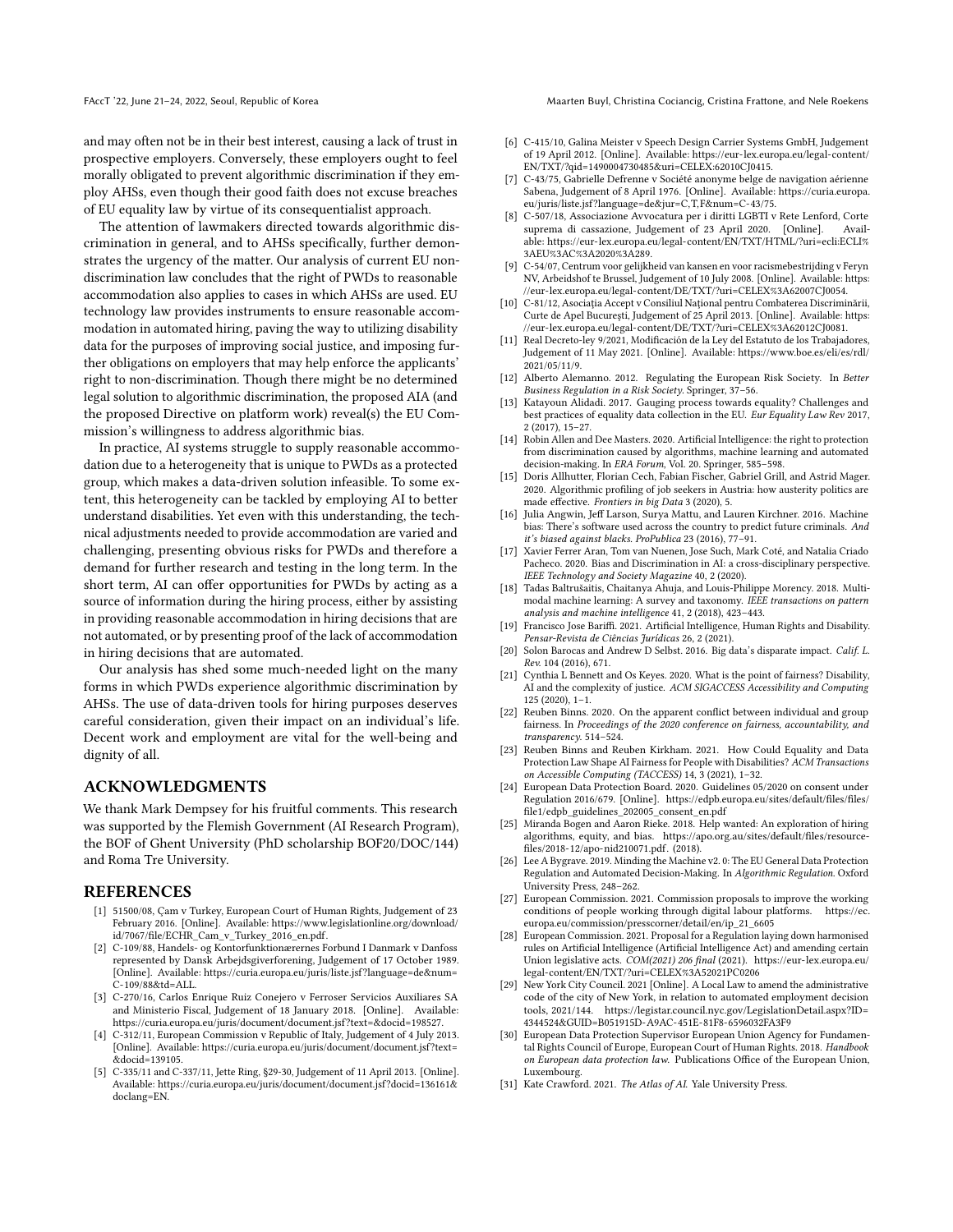Tackling Algorithmic Disability Discrimination in the Hiring Process FACCT '22, June 21-24, 2022, Seoul, Republic of Korea

- <span id="page-10-18"></span>[32] Natalia Criado and Jose M Such. 2019. Digital discrimination. In Algorithmic Regulation. OUP
- <span id="page-10-46"></span>[33] Jeffrey Dastin. 2018. Amazon scraps secret AI recruiting tool that showed bias against women. Reuters (Oct. 2018). [https://www.reuters.com/article/us](https://www.reuters.com/article/us-amazon-com-jobs-automation-insight-idUSKCN1MK08G)[amazon-com-jobs-automation-insight-idUSKCN1MK08G](https://www.reuters.com/article/us-amazon-com-jobs-automation-insight-idUSKCN1MK08G)
- <span id="page-10-37"></span>[34] Giovanni De Gregorio and Pietro Dunn. 2021. based Regulation: Bringing together the GDPR and the DSA. (2021). [https://assets.ctfassets.net/iapmw8ie3ije/5EuxLPaUIsgGt7R6PgeuFK/](https://assets.ctfassets.net/iapmw8ie3ije/5EuxLPaUIsgGt7R6PgeuFK/c9269e55e10bb2a7a0b392624c08f4d0/De_Gregorio_Dunn_My_Data_is_Mine__1_.pdf) [c9269e55e10bb2a7a0b392624c08f4d0/De\\_Gregorio\\_Dunn\\_My\\_Data\\_is\\_](https://assets.ctfassets.net/iapmw8ie3ije/5EuxLPaUIsgGt7R6PgeuFK/c9269e55e10bb2a7a0b392624c08f4d0/De_Gregorio_Dunn_My_Data_is_Mine__1_.pdf) [Mine\\_\\_1\\_.pdf](https://assets.ctfassets.net/iapmw8ie3ije/5EuxLPaUIsgGt7R6PgeuFK/c9269e55e10bb2a7a0b392624c08f4d0/De_Gregorio_Dunn_My_Data_is_Mine__1_.pdf) Unpublished paper.
- <span id="page-10-19"></span>[35] Virginia Dignum. 2021. The Myth of Complete AI-Fairness. In International Conference on Artificial Intelligence in Medicine. Springer, 3–8.
- <span id="page-10-13"></span>[36] L. Dixon, N. Clancy, B. M. Miller, S. Hoegberg, M. M. Lewis, and B. Bender et al. 2021 [Online]. Reasonable Accommodation for Persons with Disabilities: Exploring Challenges Concerning its Practical Implementation. An Equinet Publication. [https://equineteurope.org/wp-content/uploads/2021/03/Reasonable-](https://equineteurope.org/wp-content/uploads/2021/03/Reasonable-Accommodation-Disability-Discussion-Paper.pdf)[Accommodation-Disability-Discussion-Paper.pdf](https://equineteurope.org/wp-content/uploads/2021/03/Reasonable-Accommodation-Disability-Discussion-Paper.pdf)
- <span id="page-10-33"></span>[37] Lilian Edwards and Michael Veale. 2018. Enslaving the algorithm: From a "Right to an Explanation" to a "Right to Better Decisions"? IEEE Security & Privacy 16, 3 (2018), 46–54.
- <span id="page-10-22"></span>[38] Virginia Eubanks. 2018. Automating inequality: How high-tech tools profile, police, and punish the poor. St. Martin's Press.
- <span id="page-10-32"></span>[39] European Union Agency for Fundamental Rights (FRA). 2013 [Online]. FRA Opinion on the situation of equality in the European Union 10 years on from initial implementation of the equality directives. [https://fra.europa.eu/en/publication/2013/fra-opinion-situation-equality](https://fra.europa.eu/en/publication/2013/fra-opinion-situation-equality-european-union-10-years-initial-implementation)[european-union-10-years-initial-implementation](https://fra.europa.eu/en/publication/2013/fra-opinion-situation-equality-european-union-10-years-initial-implementation)
- <span id="page-10-11"></span>[40] European Union Agency for Fundamental Rights (FRA) and European Court of Human Rights. 2018. Handbook on European non-discrimination law. Publications Office of the European Union, Luxembourg.
- <span id="page-10-15"></span>[41] Iason Gabriel. 2020. Artificial intelligence, values, and alignment. Minds and machines 30, 3 (2020), 411–437.
- <span id="page-10-16"></span>[42] Iason Gabriel. 2021. Towards a Theory of Justice for Artificial Intelligence. arXiv preprint (2021).
- <span id="page-10-10"></span>[43] Janneke Gerards and Raphaele Xenidis. 2021. Algorithmic Discrimination in Europe: Challenges and Opportunities for Gender Equality and Non-Discrimination Law. (2021).
- <span id="page-10-8"></span>[44] Monique AM Gignac, Arif Jetha, Kathleen A Martin Ginis, and Selahadin Ibrahim. 2021. Does it matter what your reasons are when deciding to disclose (or not disclose) a disability at work? The association of workers' approach and avoidance goals with perceived positive and negative workplace outcomes. Journal of Occupational Rehabilitation (2021), 1–14.
- <span id="page-10-47"></span>[45] Akshay Gugnani and Hemant Misra. 2020. Implicit Skills Extraction Using Document Embedding and Its Use in Job Recommendation. In Proceedings of the AAAI Conference on Artificial Intelligence, Vol. 34. 13286–13293.
- <span id="page-10-45"></span>[46] Anhong Guo, Ece Kamar, Jennifer Wortman Vaughan, Hanna Wallach, and Meredith Ringel Morris. 2020. Toward fairness in AI for people with disabilities: a research roadmap. ACM SIGACCESS Accessibility and Computing 125 (2020).
- <span id="page-10-48"></span>[47] Viet Ha-Thuc, Ganesh Venkataraman, Mario Rodriguez, Shakti Sinha, Senthil Sundaram, and Lin Guo. 2015. Personalized expertise search at Linkedin. In IEEE International Conference on Big Data (Big Data). IEEE, 1238–1247.
- <span id="page-10-0"></span>[48] Philipp Hacker. 2018. Teaching fairness to artificial intelligence: Existing and novel strategies against algorithmic discrimination under EU law. Common Market Law Review 55, 4 (2018).
- <span id="page-10-24"></span>[49] Mireille Hildebrandt. 2020. Code-driven Law: Freezing the Future and Scaling the Past. Is Law Computable?: Critical Perspectives on Law and Artificial Intelligence (2020), 67.
- <span id="page-10-20"></span>[50] Mireille Hildebrandt. 2021. Discrimination, Data-driven AI Systems and Practical Reason. European Data Protection Law Review 7 (2021), 358–366.
- <span id="page-10-25"></span>[51] Mireille Hildebrandt. 2021. The Issue of Proxies, And why EU law matters for recommender systems. (2021).<https://osf.io/preprints/socarxiv/45x67/> (submitted for publication).
- <span id="page-10-44"></span>[52] Ben Hutchinson, Vinodkumar Prabhakaran, Emily Denton, Kellie Webster, Yu Zhong, and Stephen Denuyl. 2020. Unintended machine learning biases as social barriers for persons with disabilitiess. ACM SIGACCESS Accessibility and Computing 125 (2020), 1–1.
- <span id="page-10-7"></span>[53] Anna Jobin, Marcello Ienca, and Effy Vayena. 2019. The global landscape of AI ethics guidelines. Nature Machine Intelligence 1, 9 (2019), 389–399.
- <span id="page-10-39"></span>[54] Margot E Kaminski and Gianclaudio Malgieri. 2020. Multi-layered explanations from algorithmic impact assessments in the GDPR. In Proceedings of the 2020 Conference on Fairness, Accountability, and Transparency. 68–79.
- <span id="page-10-49"></span>[55] Krishnaram Kenthapadi, Benjamin Le, and Ganesh Venkataraman. 2017. Personalized job recommendation system at linkedin: Practical challenges and lessons learned. In Proceedings of the eleventh ACM conference on recommender systems. 346–347.
- <span id="page-10-40"></span>[56] Łukasz Kidziński, Carmichael Ong, Sharada Prasanna Mohanty, Jennifer Hicks, Sean Carroll, Bo Zhou, Hongsheng Zeng, Fan Wang, Rongzhong Lian, Hao Tian, et al. 2020. Artificial intelligence for prosthetics: Challenge solutions. In The

NeurIPS'18 Competition. Springer, 69–128.

- <span id="page-10-31"></span>[57] Pauline T Kim and Matthew T Bodie. 2021. Artificial Intelligence and the Challenges of Workplace Discrimination and Privacy. Journal of Labor and Employment Law 35, 2 (2021), 289–315.
- <span id="page-10-26"></span>[58] Joshua A Kroll, Joanna Huey, Solon Barocas, Edward W Felten, Joel R Reidenberg, David G Robinson, and Harlan Yu. 2017. Accountable Algorithms. University of Pennsylvania Law Review 165 (2017), 633–705.
- <span id="page-10-41"></span>[59] Marco Leo, G Medioni, M Trivedi, Takeo Kanade, and Giovanni Maria Farinella. 2017. Computer vision for assistive technologies. Computer Vision and Image Understanding 154 (2017), 1–15.
- <span id="page-10-21"></span>[60] Jonas Lerman. 2013. Big data and its exclusions. Stan. L. Rev. Online 66 (2013), 55.
- <span id="page-10-6"></span>[61] Aspen Lillywhite and Gregor Wolbring. 2020. Coverage of artificial intelligence and machine learning within academic literature, Canadian newspapers, and twitter tweets: The case of disabled people. Societies 10, 1 (2020), 23.
- <span id="page-10-17"></span>[62] Timo Makkonen. 2016. European Handbook on Equality Data. Publications Office of the European Union, Luxembourg. [https://ec.europa.eu/info/sites/](https://ec.europa.eu/info/sites/default/files/european_handbook_on_equality.pdf) [default/files/european\\_handbook\\_on\\_equality.pdf](https://ec.europa.eu/info/sites/default/files/european_handbook_on_equality.pdf)
- <span id="page-10-34"></span>[63] Gianclaudio Malgieri and Giovanni Comandé. 2017. Why a right to legibility of automated decision-making exists in the general data protection regulation. International Data Privacy Law (2017).
- <span id="page-10-29"></span>[64] Alessandro Mantelero. 2017. From group privacy to collective privacy: towards a new dimension of privacy and data protection in the big data era. In Group Privacy. Springer, 139–158.
- <span id="page-10-9"></span>[65] Marie Lecerf. 2020. Employment and disability in the European Union. Briefing PE 651.932. [https://www.europarl.europa.eu/RegData/etudes/BRIE/2020/](https://www.europarl.europa.eu/RegData/etudes/BRIE/2020/651932/EPRS_BRI(2020)651932_EN.pdf) [651932/EPRS\\_BRI\(2020\)651932\\_EN.pdf.](https://www.europarl.europa.eu/RegData/etudes/BRIE/2020/651932/EPRS_BRI(2020)651932_EN.pdf) Accessed: 2021-01-7.
- <span id="page-10-1"></span>[66] Ninareh Mehrabi, Fred Morstatter, Nripsuta Saxena, Kristina Lerman, and Aram Galstyan. 2021. A survey on bias and fairness in machine learning. ACM Computing Surveys (CSUR) 54, 6 (2021), 1–35.
- <span id="page-10-35"></span>[67] Isak Mendoza and Lee A Bygrave. 2017. The right not to be subject to automated decisions based on profiling. In EU Internet Law. Springer, 77–98.
- <span id="page-10-42"></span>[68] Nafisa Mostofa, Kelly Fullin, Sharare Zehtabian, Safa Bacanlı, Ladislau Bölöni, and Damla Turgut. 2020. IoT-Enabled Smart Mobility Devices for Aging and Rehabilitation. In IEEE International Conference on Communications (ICC). IEEE,  $1 - 6$
- <span id="page-10-38"></span>[69] Elise Muir. 2013. The transformative function of EU equality law. European Review of Private Law 21, 5/6 (2013), 1231–1253.
- <span id="page-10-12"></span>[70] Elise Muir. 2018. EU Equality Law: The First Fundamental Rights Policy of the EU. Oxford University Press.
- <span id="page-10-43"></span>[71] Davide Mulfari. 2018. A TensorFlow-based assistive technology system for users with visual impairments. In Proceedings of the 15th International Web for All Conference. 1–2.
- <span id="page-10-3"></span>[72] ADA National Network. 2018. Guidelines for Writing About People With Disabilities. [https://adata.org/factsheet/ADANN-writing.](https://adata.org/factsheet/ADANN-writing) Accessed: 2021-01-7.
- <span id="page-10-27"></span>[73] Selin Nugent, Paul Jackson, Susan Scott-Parker, James Partridge, Rebecca Raper, Chara Bakalis, Alex Shepherd, Arijit Mitra, Jintao Long, Kevin Maynard, et al. 2020. Recruitment AI has a Disability Problem: questions employers should be asking to ensure fairness in recruitment. (2020).
- <span id="page-10-4"></span>[74] Council of the European Union. 2000. Council Directive 2000/78/EC of 27 November 2000 establishing a general framework for equal treatment in employment and occupation. Official Journal of the European Union L 303 (2000). <https://eur-lex.europa.eu/legal-content/EN/TXT/?uri=celex%3A32000L0078>
- <span id="page-10-2"></span>[75] Rhoda Olkin. 2002. Could you hold the door for me? Including disability in diversity. Cultural Diversity and Ethnic Minority Psychology 8, 2 (2002), 130.
- <span id="page-10-14"></span>[76] Committee on the Rights of Persons with Disabilities. 2018. General comment no. 6 on equality and non-discrimination. In Proceedings of the 19th session, Geneva.<https://digitallibrary.un.org/record/1626976>
- <span id="page-10-23"></span>[77] Cathy O'neil. 2016. Weapons of math destruction: How big data increases inequality and threatens democracy. Crown, New York.
- <span id="page-10-5"></span>[78] European Parliament and Council. 2016. Regulation (EU) 2016/679 of the European Parliament and of the Council of 27 April 2016 on the protection of natural persons with regard to the processing of personal data and on the free movement of such data, and repealing Directive 95/46/EC (General Data Protection Regulation). Official Journal of the European Union L 119 (2016), 1–88. <https://eur-lex.europa.eu/eli/reg/2016/679/oj>
- <span id="page-10-28"></span>[79] Data Protection Working Party. 2001. Opinion 8/2001 on the processing of personal data in the employment context.<br>WP 48. https://ec.europa.eu/justice/article-29/docu https://ec.europa.eu/justice/article-29/documentation/opinion[recommendation/files/2001/wp48\\_en.pdf](https://ec.europa.eu/justice/article-29/documentation/opinion-recommendation/files/2001/wp48_en.pdf)
- <span id="page-10-36"></span>[80] Data Protection Working Party. 2017. Guidelines on Data Protection Impact Assessment (DPIA) and determining whether processing is "likely to result in a high risk" for the purposes of Regulation 2016/679. WP 248 rev.01. [https:](https://ec.europa.eu/newsroom/just/document.cfm?doc_id=47711) [//ec.europa.eu/newsroom/just/document.cfm?doc\\_id=47711](https://ec.europa.eu/newsroom/just/document.cfm?doc_id=47711)
- <span id="page-10-30"></span>[81] Data Protection Working Party. 2018. Guidelines on Automated individual decision-making and Profiling for the purposes of Regulation 2016/679. WP251rev.01. [https://ec.europa.eu/newsroom/article29/redirection/document/](https://ec.europa.eu/newsroom/article29/redirection/document/49826) [49826](https://ec.europa.eu/newsroom/article29/redirection/document/49826)